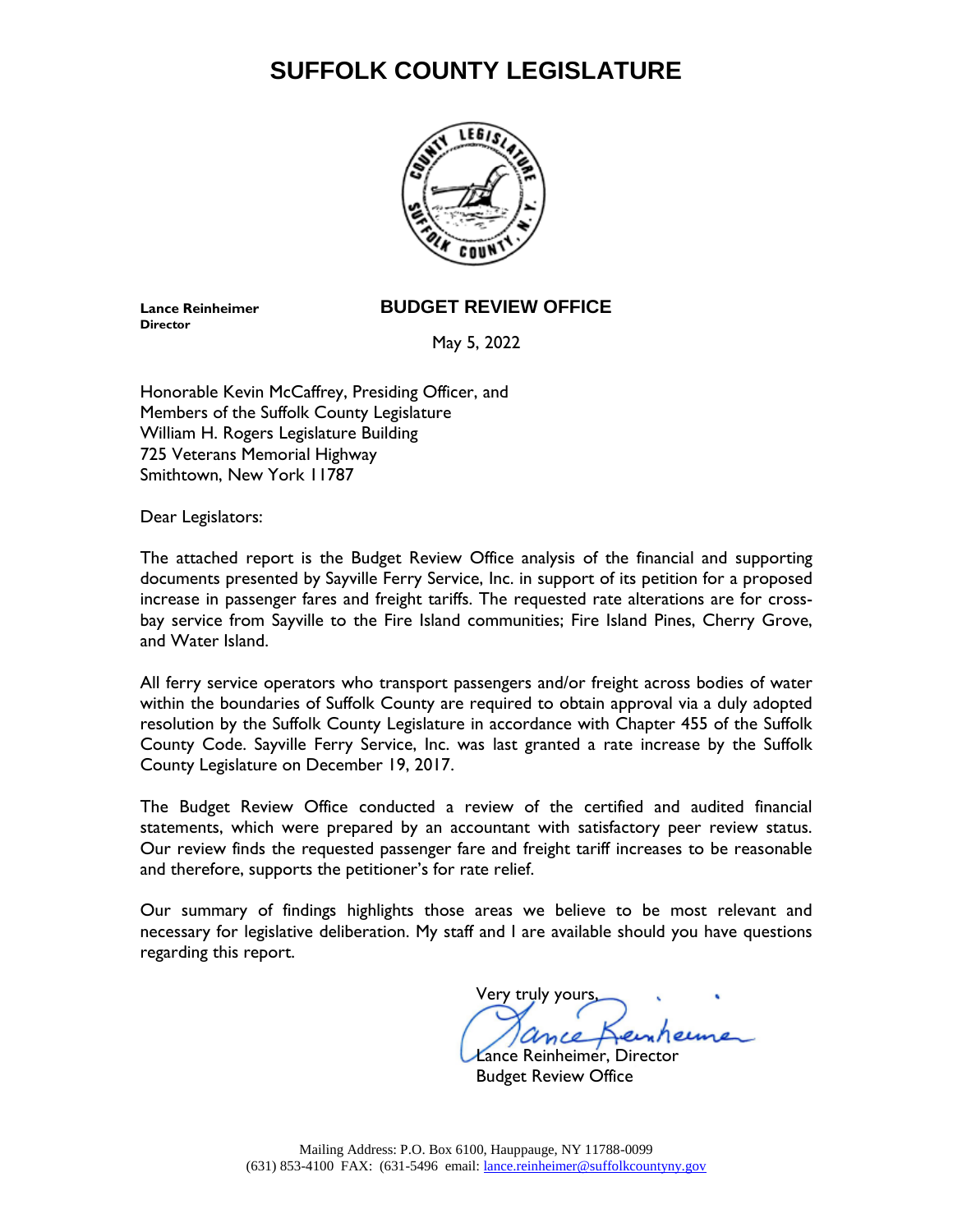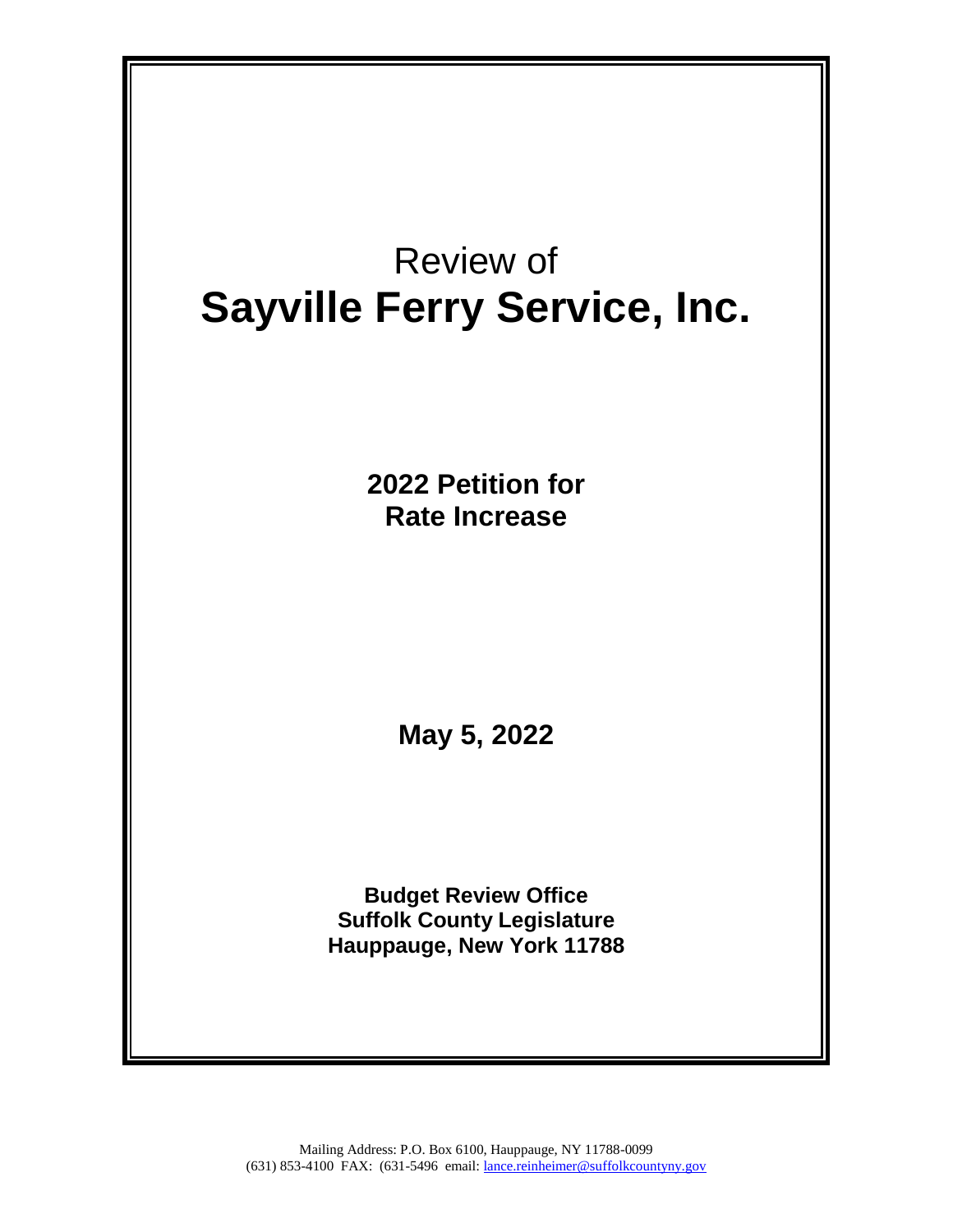# **Analysis of Sayville Ferry Service Inc.**

# **Petition for Rate Increase**

# **Summary of Findings**

- Sayville Ferry Service, Inc. submitted a petition dated March 1, 2022 to the Suffolk County Legislature seeking alteration to its passenger ferry rates and commercial and passenger freight tariffs applicable to the cross-bay service they provide from Sayville, NY to the Fire Island communities; Fire Island Pines, Cherry Grove, and Water Island. Subsequently, an amended petition was filed on April 27, 2022 that included a bifurcated rate structure; cash and credit, for passenger fares.
- Schedule A, which contains the fare schedule for ferry service to Cherry Grove and Fire Island Pines, includes fare increases averaging 24.13% in the aggregate for cash fares and 30.18% for credit fares. Travelers to these Fire Island communities generate 93.8% of the passenger fare revenue.
- Schedule B, which contains the fare schedule for ferry service provided to Water Island, includes fare increases that averaging 25.10% in the aggregate for cash fares and 29.49% for credit fares. Travelers to this Fire Island community generate less than 1% of passenger fare revenue.
- Schedule C, which contains commercial freight tariffs for the Fire Island communities serviced by Sayville Ferry Service, Inc., includes tariff increases averaging 20.44% in the aggregate. Freight tariff revenue generated by Sayville Ferry Service, Inc. comprises 6.81% of the Ferry's total revenues.
- Sayville Ferry Service, Inc. was last granted a rate increase by the Suffolk County Legislature on December 19, 2017, via Resolution No. 1192-2017.
- Since the last rate increase was granted by the Legislature, the Transportation Component of the Consumer Price Index for All Consumers in the New York and Northeastern New Jersey Region increased 16.98%**.** In the last year, the aforementioned Transportation Component increased 13.96% through February 2022.
- The requested passenger fare increases exclude cross-bay ferry service to Sailors Haven/Sunken Forest, which is a separate competitive-bid contract with the Fire Island National Seashore (FINS), administered by the U.S. Department of Interior.
- The income statements submitted to the Budget Review Office reflect operating losses in both 2020 and 2021 resulting in a net loss for Sayville Ferry Service, Inc. in 2020 of \$52,339 and net income of \$386,151 in 2021.
- The Budget Review Office finds the requested passenger fare and freight tariff increases to be reasonable and therefore, supports the petitioner's request for rate relief.

# **Scope of Report**

All ferry service operators who transport passengers and/or freight across bodies of water within the boundaries of Suffolk County are required to obtain a license and rate approval from the Suffolk County Legislature in accordance with Chapter 455 of the Suffolk County Code as authorized by Section 131-g of the New York Highway Law, Article 8 of the New York Navigation Law and Section 71 of the New York Transportation Corporations Law.

Sayville Ferry Service, Inc. submitted a petition dated March 1, 2022 to the Suffolk County Legislature seeking alterations to its existing passenger ferry rates and commercial and passenger freight tariffs applicable to the cross-bay service they provide from Sayville, NY to the Fire Island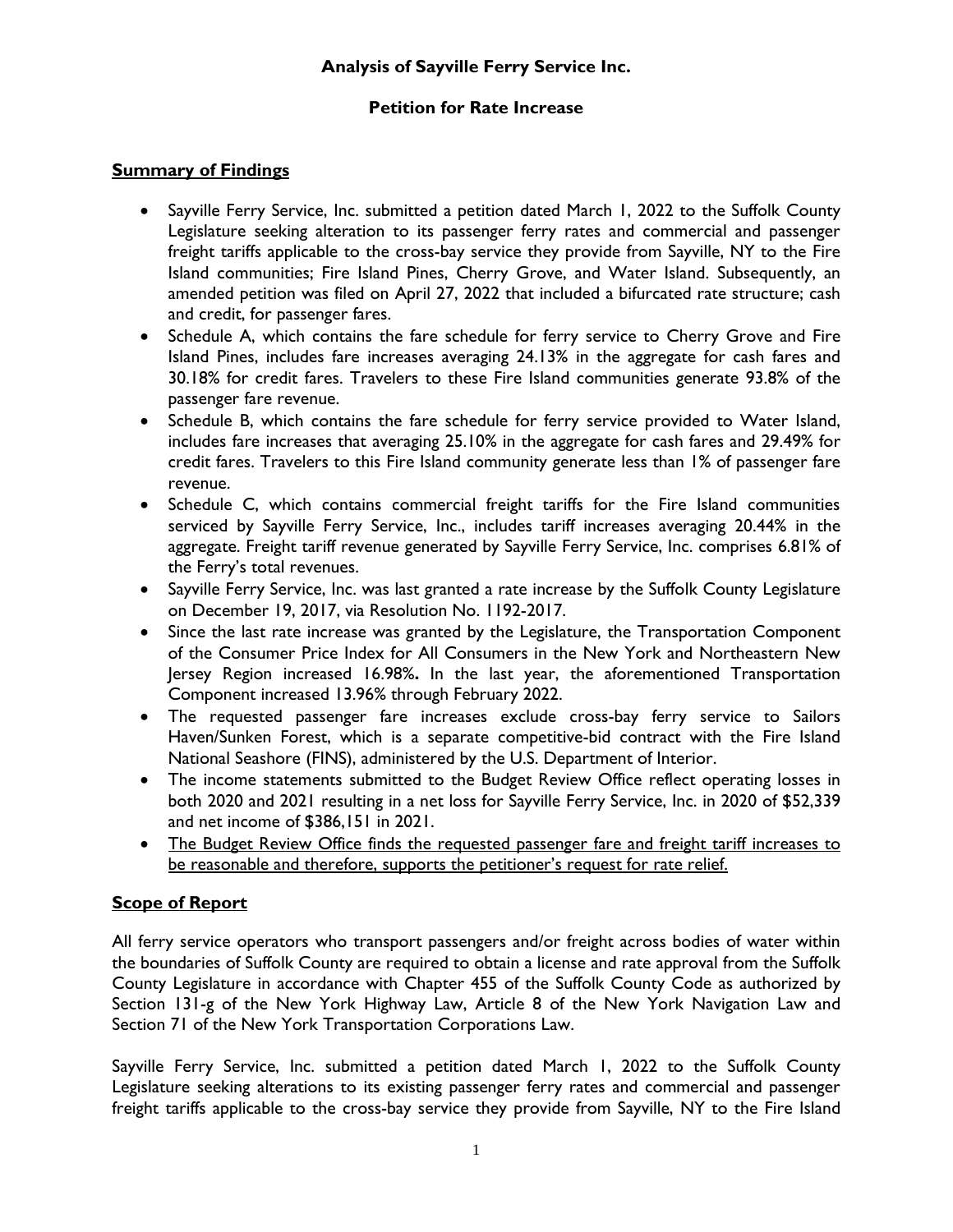communities; Fire Island Pines, Cherry Grove, and Water Island. Subsequently, an amended petition was filed on April 27, 2022 that included a bifurcated rate structure; cash and credit, for passenger fares. The County Legislature is the governmental agency responsible for acting on this request. The Budget Review Office is required to review the application and present its findings in a report to the Legislature for their consideration.

The requested passenger fare increases exclude cross-bay ferry service to Sailors Haven/Sunken Forest, which is a separate competitive-bid contract with the Fire Island National Seashore (FINS), administered by the U.S. Department of Interior. The roundtrip passenger fare per the FINS agreement increased from \$16 to \$18 for the 2022 season. The term of the contract was extended one year to November 2022 due to COVID related protocols.

The intent of the Suffolk County Ferry Law is to assure "continuous and adequate ferry service in Suffolk County". The license granted by the County is not exclusive; non-exclusive licenses may be granted to as many service providers as it deems necessary.

Pursuant to Chapter 455 of the Suffolk County Code, applicants must submit audited financial statements for the previous two years of operations. Sayville Ferry Service, Inc. submitted audited financial statements for the period November 1, 2019 through October 31, 2021. Satty, Levine & Ciacco, CPAs, P.C. is the accounting firm that audited the financial statements. The accounting firm has been peer reviewed within the last five years, in accordance with sub-section 455-3 (D) of the Suffolk County Code.

Audited financial statements are intended to provide an independent, competent, and objective presentation of operations. **Any financial forecasts presented in this report are based upon assumptions of future events and should not be construed as facts.** The Budget Review Office reviewed the audited financial statements in conjunction with other information we considered pertinent to evaluate the petitioner's request.

# **Analysis of Sayville Ferry Service Inc.**

The findings presented here are intended to aid the Legislature in its deliberations on the proposed new rate schedules requested by Sayville Ferry Service, Inc.

#### *The Petition Seeking a Rate Increase*

The petition submitted by Sayville Ferry Service, Inc., dated March 1, 2022 and submitted to the Clerk of the Legislature on March 25, 2022, seeks to obtain rate increases to the passenger and freight fare structures for regularly scheduled ferry service between Sayville, NY and the Fire Island communities of Fire Island Pines, Cherry Grove, and Water Island. Subsequently, an amended petition was filed on April 27, 2022 that included a bifurcated rate structure; cash and credit, for passenger fares.

The Stein family, owners of Sayville Ferry Service, Inc., has provided ferry service on the Great South Bay since 1894. The present Ferry Company began service to the community of Fire Island Pines in 1955, Cherry Grove in 1983, and Water Island in 1989. All service initiates from the ferry terminal facilities on River Road (Brown Creek) in Sayville, New York.

The following tables summarize the current and proposed passenger and freight fare structures as included in the amended petition.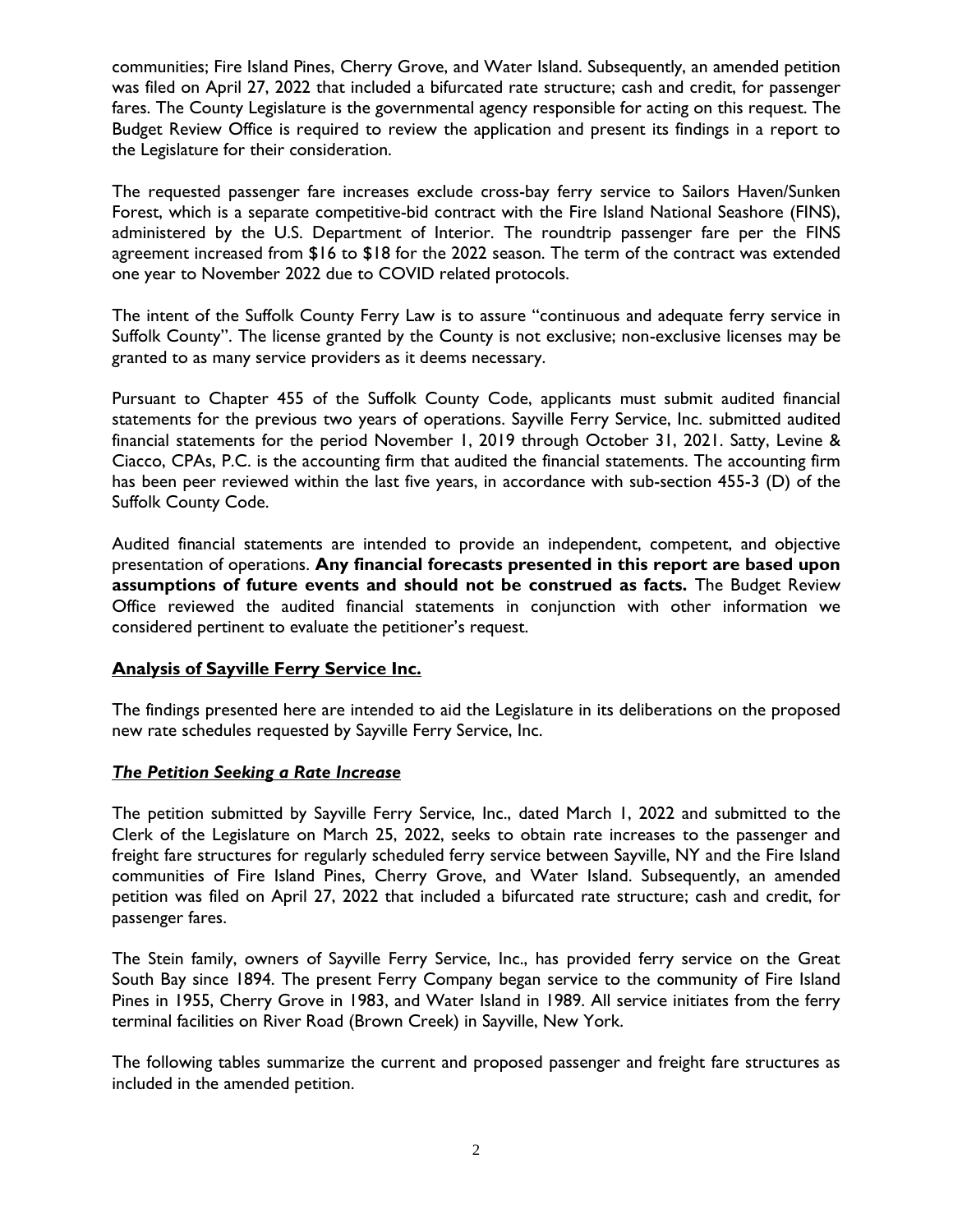| <b>Schedule A</b><br><b>CHERRY GROVE &amp; FIRE ISLAND PINES</b> |                           |                                                 |                  |                                               |  |  |  |
|------------------------------------------------------------------|---------------------------|-------------------------------------------------|------------------|-----------------------------------------------|--|--|--|
|                                                                  |                           |                                                 |                  |                                               |  |  |  |
| <b>CURRENT</b><br><b>FARE</b>                                    | <b>REQUESTED</b>          | <b>DOLLAR</b>                                   | <b>COST</b>      | <b>PER RIDE PERCENTAGE</b><br><b>INCREASE</b> |  |  |  |
|                                                                  |                           |                                                 |                  |                                               |  |  |  |
| \$9.50                                                           | \$11.00                   | \$1.50                                          | \$11.00          | 15.79%                                        |  |  |  |
| \$18.00                                                          | \$20.00                   | \$2.00                                          | \$10.00          | 11.11%                                        |  |  |  |
| \$285.00                                                         | \$330.00                  | \$45.00                                         | \$8.25           | 15.79%                                        |  |  |  |
|                                                                  |                           |                                                 |                  |                                               |  |  |  |
| \$8.50                                                           | \$10.00                   | \$1.50                                          | \$10.00          | 17.65%                                        |  |  |  |
| \$16.00                                                          | \$19.00                   | \$3.00                                          | \$9.50           | 18.75%                                        |  |  |  |
|                                                                  |                           |                                                 |                  |                                               |  |  |  |
| \$4.50                                                           | \$6.00                    | \$1.50                                          | \$6.00           | 33.33%                                        |  |  |  |
| \$8.50                                                           | \$11.00                   | \$2.50                                          | \$5.50           | 29.41%                                        |  |  |  |
| \$140.00                                                         | \$180.00                  | \$40.00                                         | \$4.50           | 28.57%                                        |  |  |  |
|                                                                  |                           |                                                 |                  |                                               |  |  |  |
| \$3.00                                                           | \$4.00                    | \$1.00                                          | \$4.00           | 33.33%                                        |  |  |  |
| \$5.00                                                           | \$7.00                    | \$2.00                                          | \$3.50           | 40.00%                                        |  |  |  |
| \$90.00                                                          | \$120.00                  | \$30.00                                         | \$3.00           | 33.33%                                        |  |  |  |
|                                                                  |                           |                                                 |                  |                                               |  |  |  |
| \$16.00                                                          | \$18.00                   | \$2.00                                          | \$18.00          | 12.50%                                        |  |  |  |
| Not Over<br>based on bulk                                        | Not Over<br>based on bulk | Various                                         | Various          | Various                                       |  |  |  |
|                                                                  | and weight                | \$30.00 per item \$80.00 per item<br>and weight | <b>CASH FARE</b> | <b>INCREASE</b>                               |  |  |  |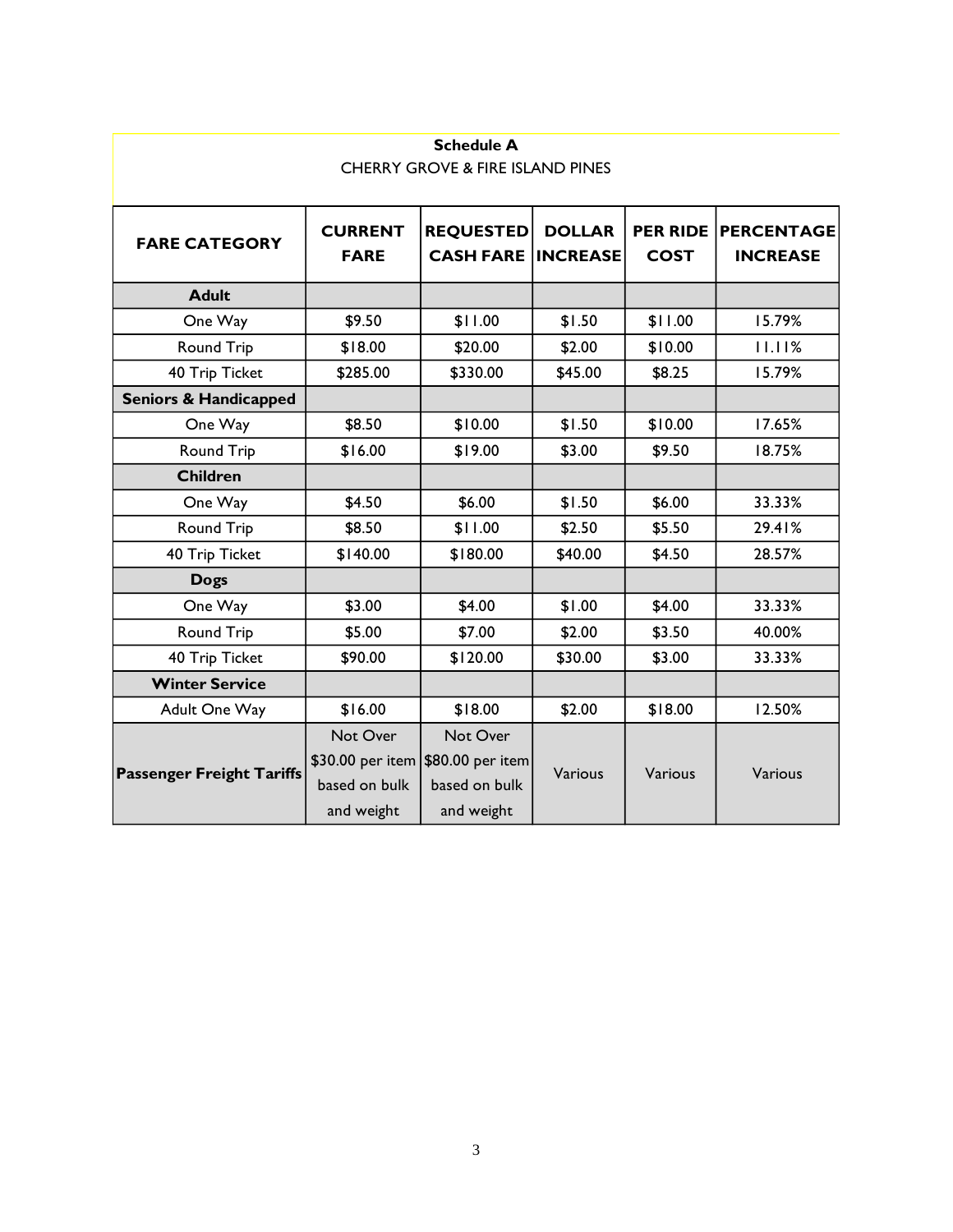# CHERRY GROVE & FIRE ISLAND PINES

| <b>FARE</b><br><b>CATEGORY</b>      | <b>CURRENT</b><br><b>FARE</b>         | <b>REQUESTED</b><br><b>CREDIT FARE</b> | <b>DOLLAR</b><br><b>INCREASE</b> | <b>PER RIDE</b><br><b>COST</b> | <b>PERCENTAGE</b><br><b>INCREASE</b> |
|-------------------------------------|---------------------------------------|----------------------------------------|----------------------------------|--------------------------------|--------------------------------------|
| <b>Adult</b>                        |                                       |                                        |                                  |                                |                                      |
| One Way                             | \$9.50                                | \$11.39                                | \$1.89                           | \$11.39                        | 19.89%                               |
| <b>Round Trip</b>                   | \$18.00                               | \$20.70                                | \$2.70                           | \$10.35                        | 15.00%                               |
| 40 Trip<br><b>Ticket</b>            | \$285.00                              | \$341.55                               | \$56.55                          | \$8.54                         | 19.84%                               |
| <b>Seniors &amp;</b><br>Handicapped |                                       |                                        |                                  |                                |                                      |
| One Way                             | \$8.50                                | \$10.35                                | \$1.85                           | \$10.35                        | 21.76%                               |
| <b>Round Trip</b>                   | \$16.00                               | \$20.70                                | \$4.70                           | \$10.35                        | 29.38%                               |
| <b>Children</b>                     |                                       |                                        |                                  |                                |                                      |
| One Way                             | \$4.50                                | \$6.21                                 | \$1.71                           | \$6.21                         | 38.00%                               |
| Round Trip                          | \$8.50                                | \$11.39                                | \$2.89                           | \$5.70                         | 34.00%                               |
| 40 Trip Ticket                      | \$140.00                              | \$186.30                               | \$46.30                          | \$4.66                         | 33.07%                               |
| <b>Dogs</b>                         |                                       |                                        |                                  |                                |                                      |
| One Way                             | \$3.00                                | \$4.14                                 | \$1.14                           | \$4.14                         | 38.00%                               |
| <b>Round Trip</b>                   | \$5.00                                | \$7.25                                 | \$2.25                           | \$3.63                         | 45.00%                               |
| 40 Trip<br><b>Ticket</b>            | \$90.00                               | \$124.20                               | \$34.20                          | \$3.11                         | 38.00%                               |
| Passenger<br><b>Freight</b>         | Not Over<br>\$30.00 per<br>item based | Not Over \$80.00<br>per item based on  | Various                          | Various                        | Various                              |
| <b>Tariffs</b>                      | on bulk and<br>weight                 | bulk and weight                        |                                  |                                |                                      |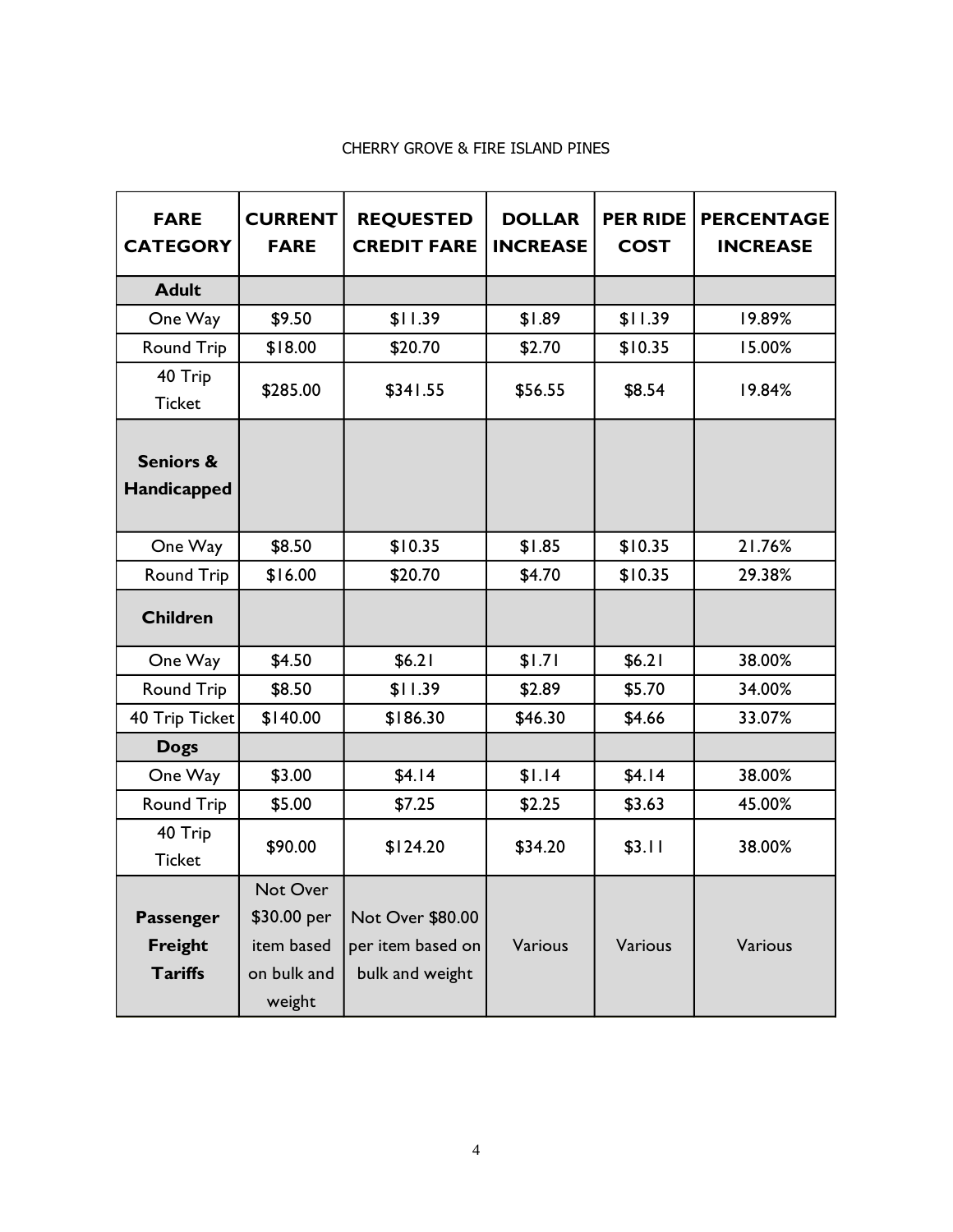# **Schedule B** WATER ISLAND

| <b>FARE</b>            | <b>CURRENT</b>   | <b>REQUESTED</b> | <b>DOLLAR</b>   | <b>PER RIDE</b> | <b>PERCENTAGE</b> |
|------------------------|------------------|------------------|-----------------|-----------------|-------------------|
| <b>CATEGORY</b>        | <b>FARE</b>      | <b>CASH FARE</b> | <b>INCREASE</b> | <b>COST</b>     | <b>INCREASE</b>   |
| <b>Adult</b>           |                  |                  |                 |                 |                   |
| One Way                | \$16.00          | \$18.00          | \$2.00          | \$18.00         | 12.50%            |
| Round Trip             | \$30.00          | \$34.00          | \$4.00          | \$17.00         | 13.33%            |
| 20 Trip Ticket         | \$253.75         | \$288.00         | \$34.25         | \$14.40         | 13.50%            |
| <b>Children</b>        |                  |                  |                 |                 |                   |
| One Way                | \$8.00           | \$10.00          | \$2.00          | \$10.00         | 25.00%            |
| Round Trip             | \$15.00          | \$18.00          | \$3.00          | \$9.00          | 20.00%            |
| 20 Trip Ticket         | \$127.00         | \$160.00         | \$33.00         | \$8.00          | 25.98%            |
| <b>Dogs</b>            |                  |                  |                 |                 |                   |
| One Way                | \$3.00           | \$4.00           | \$1.00          | \$4.00          | 33.33%            |
| Round Trip             | \$5.00           | \$7.00           | \$2.00          | \$3.50          | 40.00%            |
| 20 Trip Ticket         | \$45.00          | \$64.00          | \$19.00         | \$3.20          | 42.22%            |
|                        | Not Over         | Not Over         |                 |                 |                   |
| Passenger              | \$30.00 per item | \$80.00 per item | <b>Various</b>  |                 |                   |
| <b>Freight Tariffs</b> | based on bulk    | based on bulk    |                 | Various         | Various           |
|                        | and weight       | and weight       |                 |                 |                   |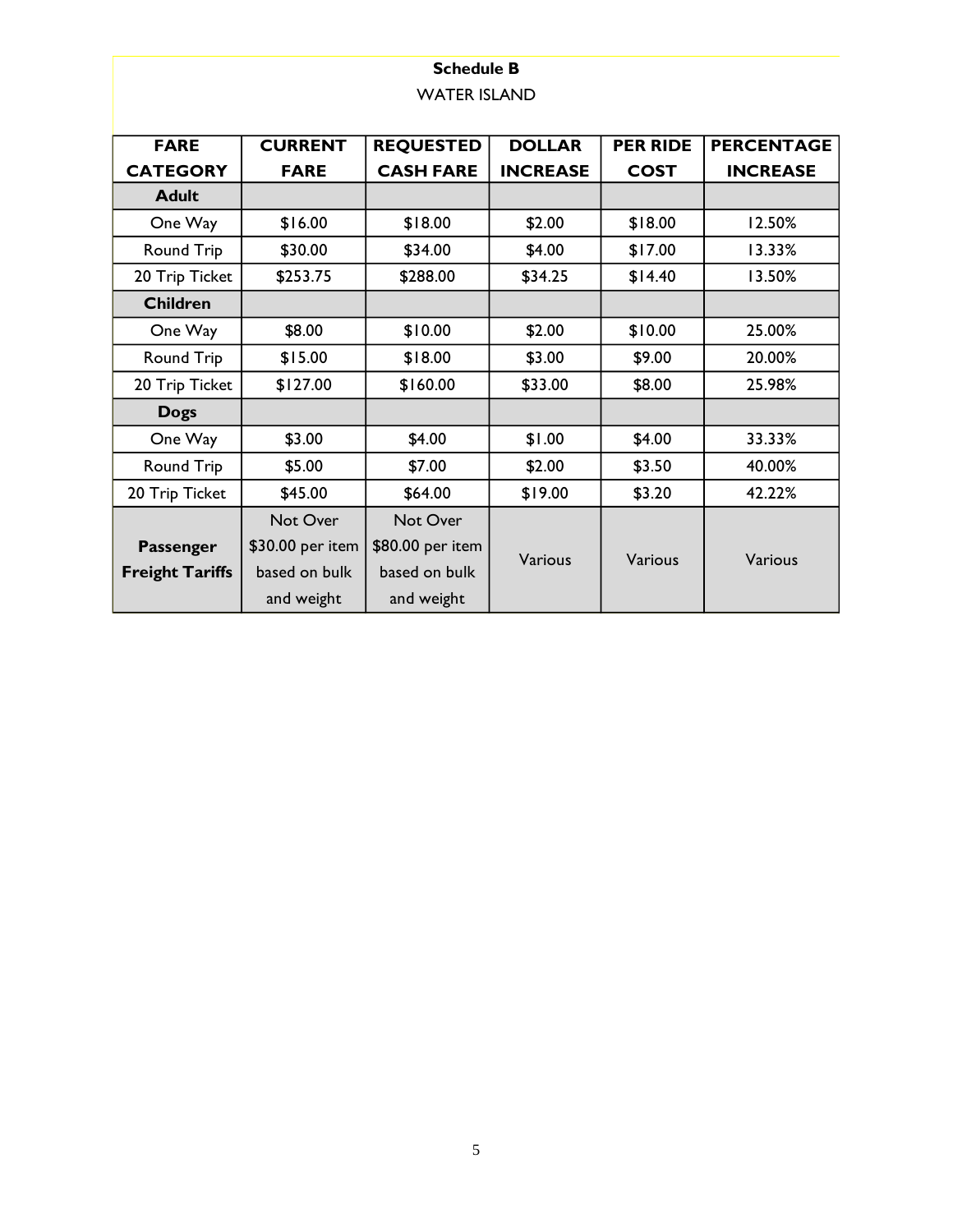| <b>FARE</b><br><b>CATEGORY</b>         | <b>CURRENT</b><br><b>FARE</b>                               | <b>REQUESTED</b><br><b>CREDIT FARE</b>                      | <b>DOLLAR</b><br><b>INCREASE</b> | <b>PER RIDE</b><br><b>COST</b> | <b>PERCENTAGE</b><br><b>INCREASE</b> |
|----------------------------------------|-------------------------------------------------------------|-------------------------------------------------------------|----------------------------------|--------------------------------|--------------------------------------|
| <b>Adult</b>                           |                                                             |                                                             |                                  |                                |                                      |
| One Way                                | \$16.00                                                     | \$18.63                                                     | \$2.63                           | \$18.63                        | 16.44%                               |
| <b>Round Trip</b>                      | \$30.00                                                     | \$35.19                                                     | \$5.19                           | \$17.60                        | 17.30%                               |
| 20 Trip<br><b>Ticket</b>               | \$253.75                                                    | \$298.08                                                    | \$44.33                          | \$14.90                        | 17.47%                               |
| <b>Children</b>                        |                                                             |                                                             |                                  |                                |                                      |
| One Way                                | \$8.00                                                      | \$10.35                                                     | \$2.35                           | \$10.35                        | 29.38%                               |
| <b>Round Trip</b>                      | \$15.00                                                     | \$18.63                                                     | \$3.63                           | \$9.32                         | 24.20%                               |
| 20 Trip<br><b>Ticket</b>               | \$127.00                                                    | \$165.60                                                    | \$38.60                          | \$8.28                         | 30.39%                               |
| <b>Dogs</b>                            |                                                             |                                                             |                                  |                                |                                      |
| One Way                                | \$3.00                                                      | \$4.14                                                      | \$1.14                           | \$4.14                         | 38.00%                               |
| <b>Round Trip</b>                      | \$5.00                                                      | \$7.25                                                      | \$2.25                           | \$3.63                         | 45.00%                               |
| 20 Trip Ticket                         | \$45.00                                                     | \$66.24                                                     | \$21.24                          | \$3.31                         | 47.20%                               |
| Passenger<br>Freight<br><b>Tariffs</b> | Not Over<br>\$30.00 per item<br>based on bulk<br>and weight | Not Over \$80.00<br>per item based<br>on bulk and<br>weight | Various                          | Various                        | <b>Various</b>                       |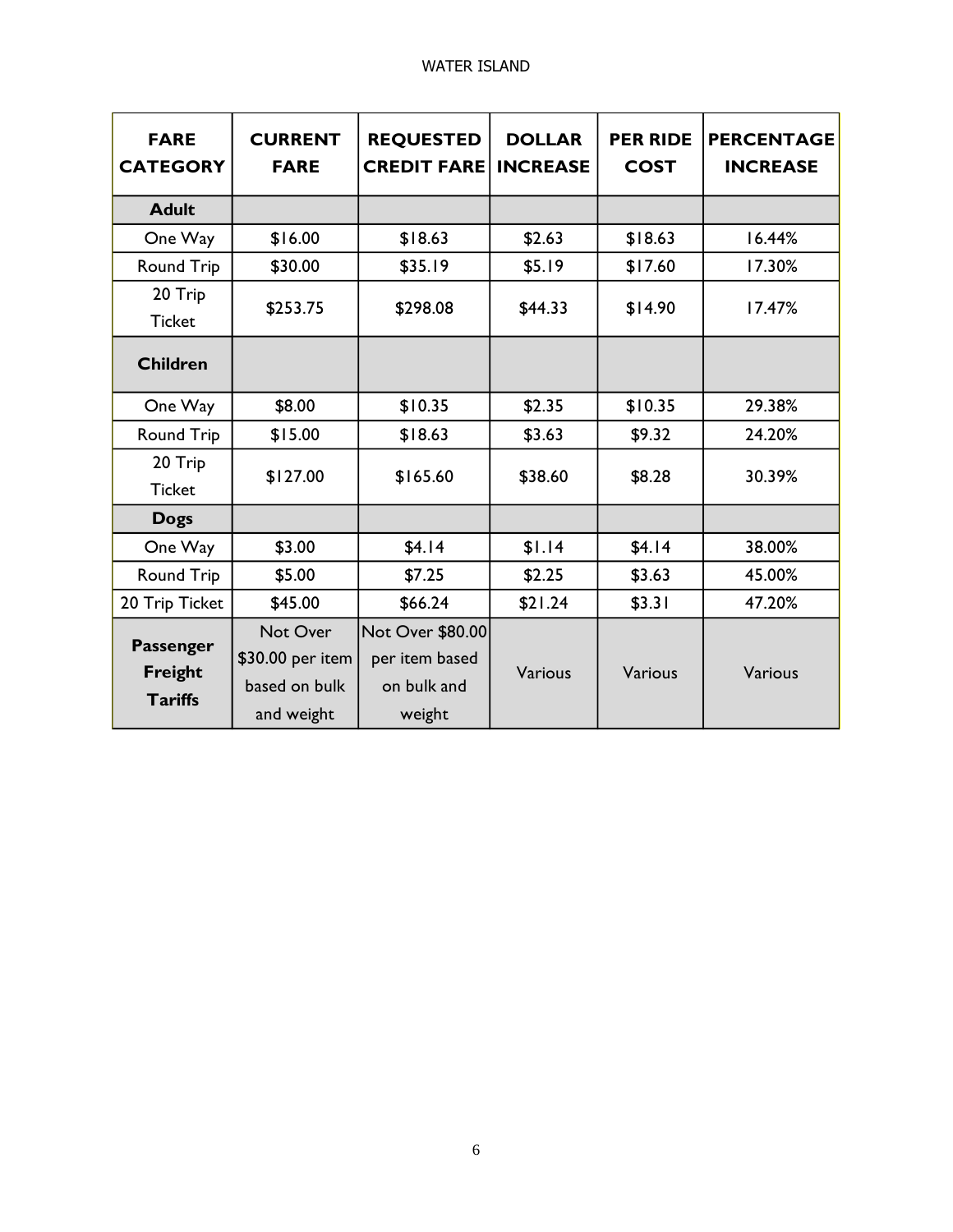| <b>Schedule C</b>                                                 |                |                 |                 |                   |
|-------------------------------------------------------------------|----------------|-----------------|-----------------|-------------------|
| SAYVILLE FERRY SERVICE, INC.<br><b>COMMERCIAL FREIGHT TARIFFS</b> |                |                 |                 |                   |
|                                                                   | <b>CURRENT</b> | <b>PROPOSED</b> | <b>DOLLAR</b>   | <b>PERCENTAGE</b> |
| <b>ITEMS</b>                                                      | <b>RATE</b>    | <b>RATE</b>     | <b>INCREASE</b> | <b>INCREASE</b>   |
| <b>Amusements</b>                                                 |                |                 |                 |                   |
| Juke box*                                                         | \$46.00        | \$50.00         | \$4.00          | 8.70%             |
| Pinball machine*                                                  | \$35.00        | \$40.00         | \$5.00          | 14.29%            |
| Video game*                                                       | \$30.00        | \$35.00         | \$5.00          | 16.67%            |
| Pool table*                                                       | \$60.00        | \$80.00         | \$20.00         | 33.33%            |
| Piano*                                                            | \$60.00        | \$80.00         | \$20.00         | 33.33%            |
| <b>Appliances</b>                                                 |                |                 |                 |                   |
| Dishwasher                                                        | \$30.00        | \$35.00         | \$5.00          | 16.67%            |
| Dishwasher-front panel                                            | \$7.00         | \$7.00          | \$0.00          | 0.00%             |
| Dryer                                                             | \$30.00        | \$35.00         | \$5.00          | 16.67%            |
| Freezer-residential                                               | \$60.00        | \$60.00         | \$0.00          | 0.00%             |
| Freezer-commercial*                                               | \$70.00        | \$70.00         | \$0.00          | 0.00%             |
| Hot tub*                                                          | \$85.00        | \$100.00        | \$15.00         | 17.65%            |
| Microwave oven*                                                   | \$25.00        | \$30.00         | \$5.00          | 20.00%            |
| Range*                                                            | \$45.00        | \$50.00         | \$5.00          | 11.11%            |
| Range top                                                         | \$30.00        | \$35.00         | \$5.00          | 16.67%            |
| Refrigerator*                                                     | \$50.00        | \$60.00         | \$10.00         | 20.00%            |
| Refrigerator-commercial*                                          | \$70.00        | \$90.00         | \$20.00         | 28.57%            |
| soda machine                                                      | \$70.00        | \$80.00         | \$10.00         | 14.29%            |
| Stove: coal Franklin, etc.*                                       | \$70.00        | \$80.00         | \$10.00         | 14.29%            |
| TV small, up to 37"                                               | \$25.00        | \$25.00         | \$0.00          | 0.00%             |
| TV medium, 38"- 60"                                               | \$35.00        | \$35.00         | \$0.00          | 0.00%             |
| TV large, over 60"                                                | \$55.00        | \$55.00         | \$0.00          | 0.00%             |
| Trash compactor                                                   | \$20.00        | \$25.00         | \$5.00          | 25.00%            |
| Walk-in box*                                                      | \$95.00        | \$95.00         | \$0.00          | 0.00%             |
| Washer*                                                           | \$45.00        | \$50.00         | \$5.00          | 11.11%            |
| <b>Water Heater</b>                                               | \$40.00        | \$45.00         | \$5.00          | 12.50%            |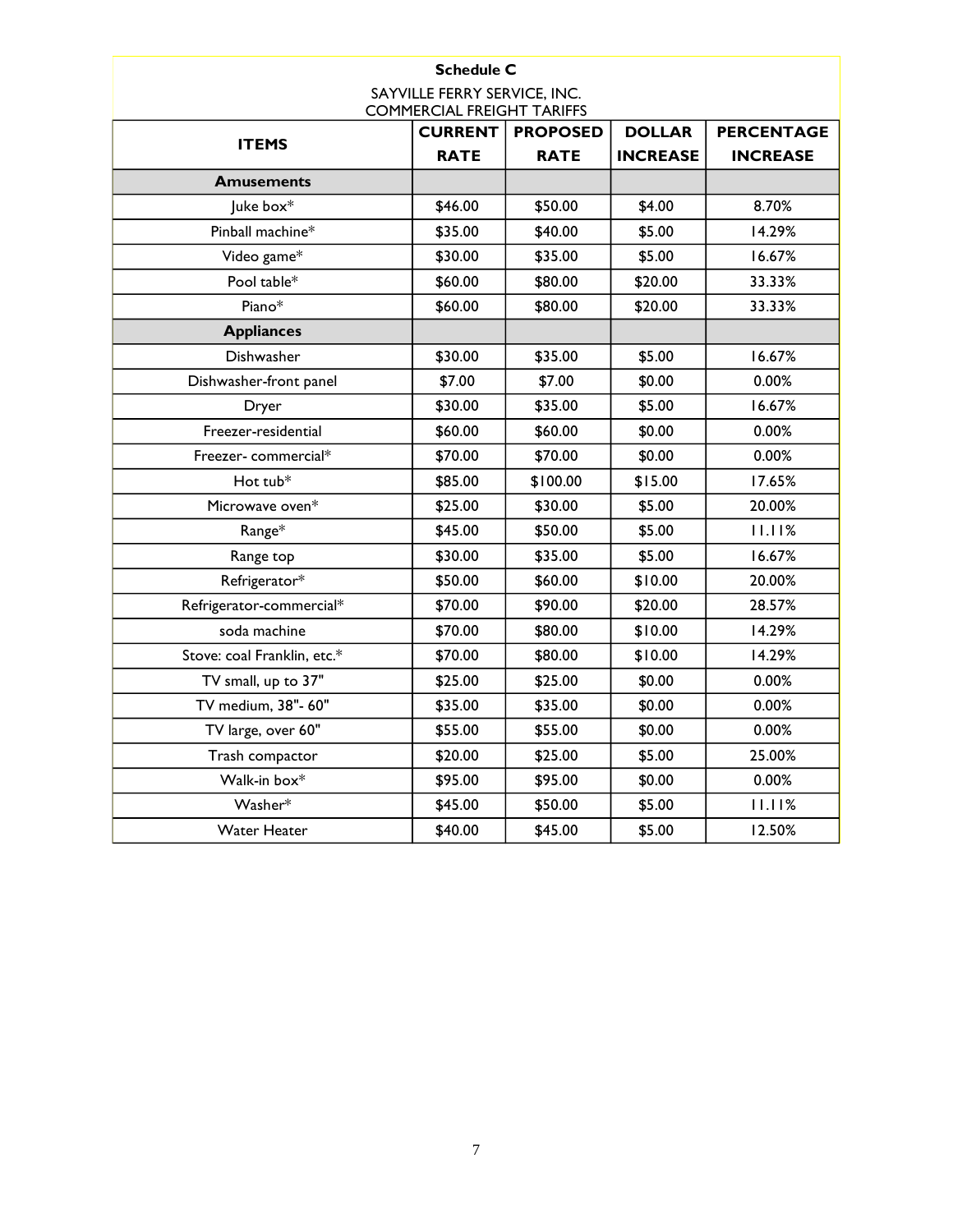|                                                     | COI II IERCIAE I REIGHT TARIH I J<br><b>CURRENT</b> | <b>PROPOSED</b> | <b>DOLLAR</b>   | <b>PERCENTAGE</b> |
|-----------------------------------------------------|-----------------------------------------------------|-----------------|-----------------|-------------------|
| <b>ITEMS</b>                                        | <b>RATE</b>                                         | <b>RATE</b>     | <b>INCREASE</b> | <b>INCREASE</b>   |
| <b>Bulk Shipments: Liquids, Gas, Etc.</b>           |                                                     |                 |                 |                   |
| 55-gal. drum of gas, oil, kero., sand, grease, etc. | \$45.00                                             | \$45.00         | \$0.00          | 0.00%             |
| Acid drum - (5 gallon)                              | \$6.50                                              | \$6.50          | \$0.00          | 0.00%             |
| Chlorine - (5 gallon)                               | \$4.50                                              | \$5.00          | \$0.50          | 11.11%            |
| $-$ (15 gallon)                                     | \$9.00                                              | \$9.00          | \$0.00          | 0.00%             |
| CO <sub>2</sub> large                               | \$9.00                                              | \$9.00          | \$0.00          | 0.00%             |
| <b>Stubbies</b>                                     | \$6.50                                              | \$6.50          | \$0.00          | 0.00%             |
| Gasoline tank, - (5 gallon)                         | \$5.50                                              | \$5.50          | \$0.00          | 0.00%             |
| $-(28$ gallon)                                      | \$25.00                                             | \$25.00         | \$0.00          | 0.00%             |
| Propane 100#                                        | \$8.00                                              | \$10.00         | \$2.00          | 25.00%            |
| Bar-B-Q                                             | \$5.00                                              | \$5.00          | \$0.00          | 0.00%             |
| <b>Furniture</b>                                    |                                                     |                 |                 |                   |
| Beds & Bedding: Bed end-head board                  | \$11.00                                             | \$15.00         | \$4.00          | 36.36%            |
| Bed frame                                           | \$6.50                                              | \$6.50          | \$0.00          | 0.00%             |
| Bed, folding                                        | \$12.00                                             | \$15.00         | \$3.00          | 25.00%            |
| Mattress or box spring: Single                      | \$17.00                                             | \$17.00         | \$0.00          | 0.00%             |
| Double                                              | \$22.00                                             | \$22.00         | \$0.00          | 0.00%             |
| Queen                                               | \$28.00                                             | \$28.00         | \$0.00          | 0.00%             |
| King                                                | \$33.00                                             | \$33.00         | \$0.00          | 0.00%             |
| Chair, folding-each way                             | \$2.25                                              | \$2.50          | \$0.25          | 11.11%            |
| Chair, stacking*                                    | \$5.50                                              | \$6.00          | \$0.50          | 9.09%             |
| Chair-recliner                                      | \$25.00                                             | \$25.00         | \$0.00          | 0.00%             |
| Chaise, (aluminum, wood)                            | \$13.50                                             | \$16.00         | \$2.50          | 18.52%            |
| Chaise, folding                                     | \$10.00                                             | \$15.00         | \$5.00          | 50.00%            |
| Cabinets, Kitchen, Per Foot:                        |                                                     |                 |                 |                   |
| lower units                                         | \$15.00                                             | \$20.00         | \$5.00          | 33.33%            |
| upper units                                         | \$10.00                                             | \$12.00         | \$2.00          | 20.00%            |
| <b>Carpet or Padding - Roll</b>                     |                                                     |                 |                 |                   |
| Small                                               | \$15.00                                             | \$20.00         | \$5.00          | 33.33%            |
| Large*                                              | \$30.00                                             | \$40.00         | \$10.00         | 33.33%            |
| Dresser-small*                                      | \$25.00                                             | \$30.00         | \$5.00          | 20.00%            |
| Dresser-large                                       | \$35.00                                             | \$40.00         | \$5.00          | 14.29%            |
| Hutch                                               | \$35.00                                             | \$40.00         | \$5.00          | 14.29%            |
| Lamp, floor style                                   | \$6.00                                              | \$6.00          | \$0.00          | 0.00%             |
| Lamp, table style                                   | \$3.50                                              | \$5.00          | \$1.50          | 42.86%            |
| Love seat                                           | \$30.00                                             | \$35.00         | \$5.00          | 16.67%            |
| Recliner                                            | \$28.00                                             | \$30.00         | \$2.00          | 7.14%             |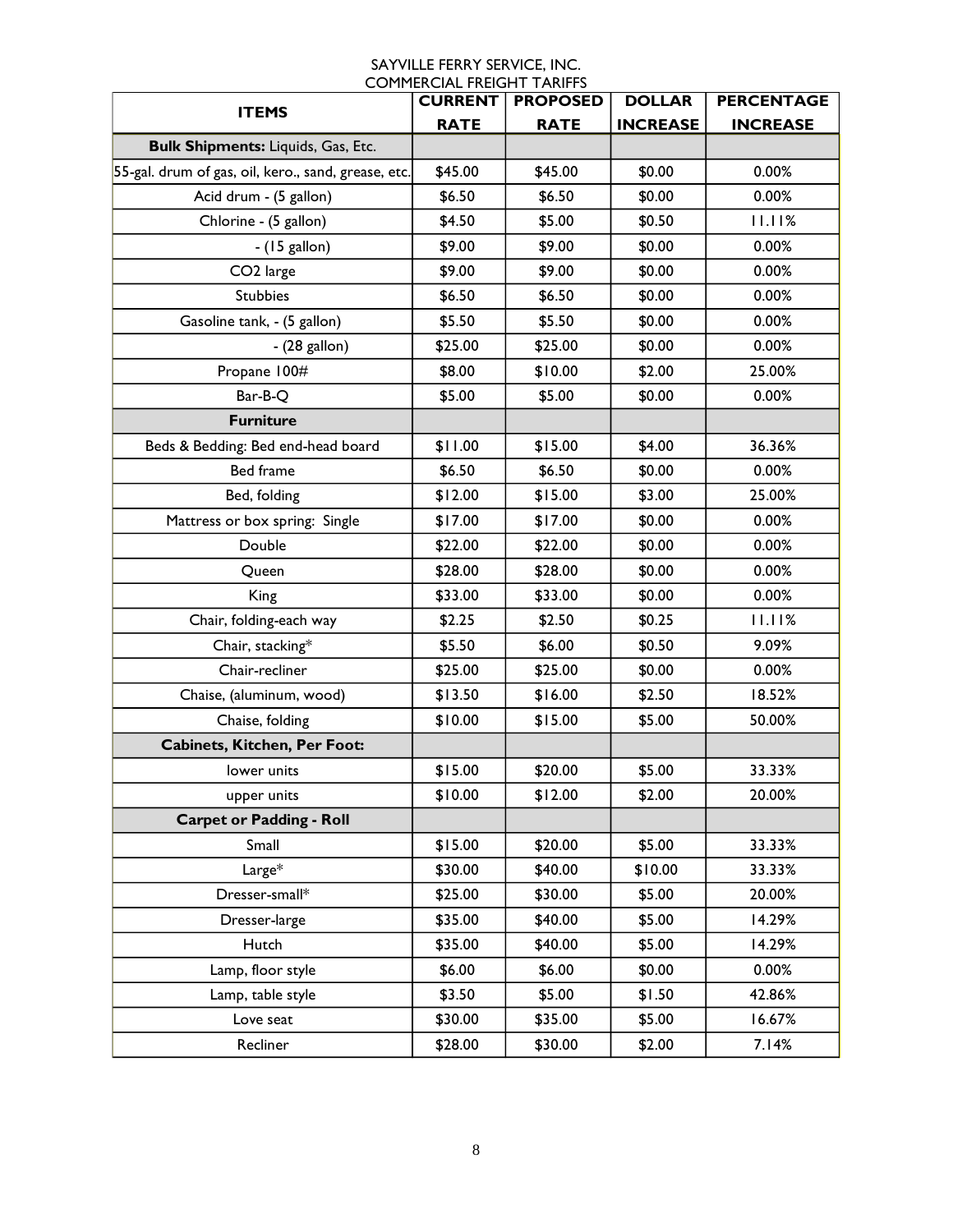| <b>ITEMS</b>                           | <b>CURRENT</b> | <b>PROPOSED</b> | <b>DOLLAR</b>   | <b>PERCENTAGE</b> |
|----------------------------------------|----------------|-----------------|-----------------|-------------------|
|                                        | <b>RATE</b>    | <b>RATE</b>     | <b>INCREASE</b> | <b>INCREASE</b>   |
| Rocker*                                | \$6.00         | \$6.00          | \$0.00          | 0.00%             |
| Sofa                                   | \$45.00        | \$50.00         | \$5.00          | 11.11%            |
| Sofa, convertible                      | \$55.00        | \$65.00         | \$10.00         | 18.18%            |
| Stereo component, per piece            | \$6.00         | \$6.00          | \$0.00          | 0.00%             |
| Table, dining*                         | \$40.00        | \$50.00         | \$10.00         | 25.00%            |
| Table, end                             | \$14.00        | \$16.00         | \$2.00          | 14.29%            |
| Table, picnic*                         | \$24.00        | \$30.00         | \$6.00          | 25.00%            |
| <b>TV Antennae</b>                     | \$4.00         | \$4.00          | \$0.00          | 0.00%             |
| TV set, cabinet                        | \$35.00        | \$40.00         | \$5.00          | 14.29%            |
| TV set, portable                       | \$20.00        | \$20.00         | \$0.00          | 0.00%             |
| <b>Garden Supplies and Tools</b>       |                |                 |                 |                   |
| Bagged plants-large*                   | \$5.00         | \$6.00          | \$1.00          | 20.00%            |
| Bush-3 ft*                             | \$5.00         | \$6.00          | \$1.00          | 20.00%            |
| Chain saw                              | \$3.25         | \$3.25          | \$0.00          | 0.00%             |
| Cut flowers-box                        | \$3.00         | \$3.50          | \$0.50          | 16.67%            |
| Gladioli Bundle                        | \$4.00         | \$4.50          | \$0.50          | 12.50%            |
| Fertilizer/Top Soil 25#-lb bag         | \$2.00         | \$2.00          | \$0.00          | 0.00%             |
| 40-50#-lb bag                          | \$2.50         | \$2.50          | \$0.00          | 0.00%             |
| 74-80#-lb bag                          | \$4.00         | \$4.00          | \$0.00          | 0.00%             |
| $100#$ -lb bag                         | \$6.00         | \$6.00          | \$0.00          | 0.00%             |
| Flats-plants or flowers                | \$2.50         | \$3.00          | \$0.50          | 20.00%            |
| Hanging plant                          | \$5.00         | \$5.00          | \$0.00          | 0.00%             |
| Hay, bale                              | \$2.25         | \$2.50          | \$0.25          | 11.11%            |
| Mower                                  | \$5.50         | \$5.50          | \$0.00          | 0.00%             |
| Peat moss 2 c.f. bale                  | \$1.50         | \$2.00          | \$0.50          | 33.33%            |
| 4 c.f. bale                            | \$3.00         | \$3.25          | \$0.25          | 8.33%             |
| 6 c.f. bale                            | \$4.75         | \$4.75          | \$0.00          | 0.00%             |
| Pine bark (chips) - bag                | \$2.00         | \$2.25          | \$0.25          | 12.50%            |
| Plant, single small container          | \$3.50         | \$4.00          | \$0.50          | 14.29%            |
| Pots, empty (clay/plastic)             |                |                 |                 |                   |
| Pots, empty (clay/plastic); small each | \$3.00         | \$5.00          | \$2.00          | 66.67%            |
| 10" or larger-each                     | \$4.50         | \$8.00          | \$3.50          | 77.78%            |
| Roto-tiller                            | \$5.50         | \$5.50          | \$0.00          | 0.00%             |
| <b>Stone Material-Pallet</b>           | \$80.00        | \$90.00         | \$10.00         | 12.50%            |
| Table saw*                             | \$15.00        | \$15.00         | \$0.00          | 0.00%             |
| Tree-first I'                          | \$25.00        | \$25.00         | \$0.00          | 0.00%             |
| Each additional foot                   | \$3.25         | \$3.25          | \$0.00          | 0.00%             |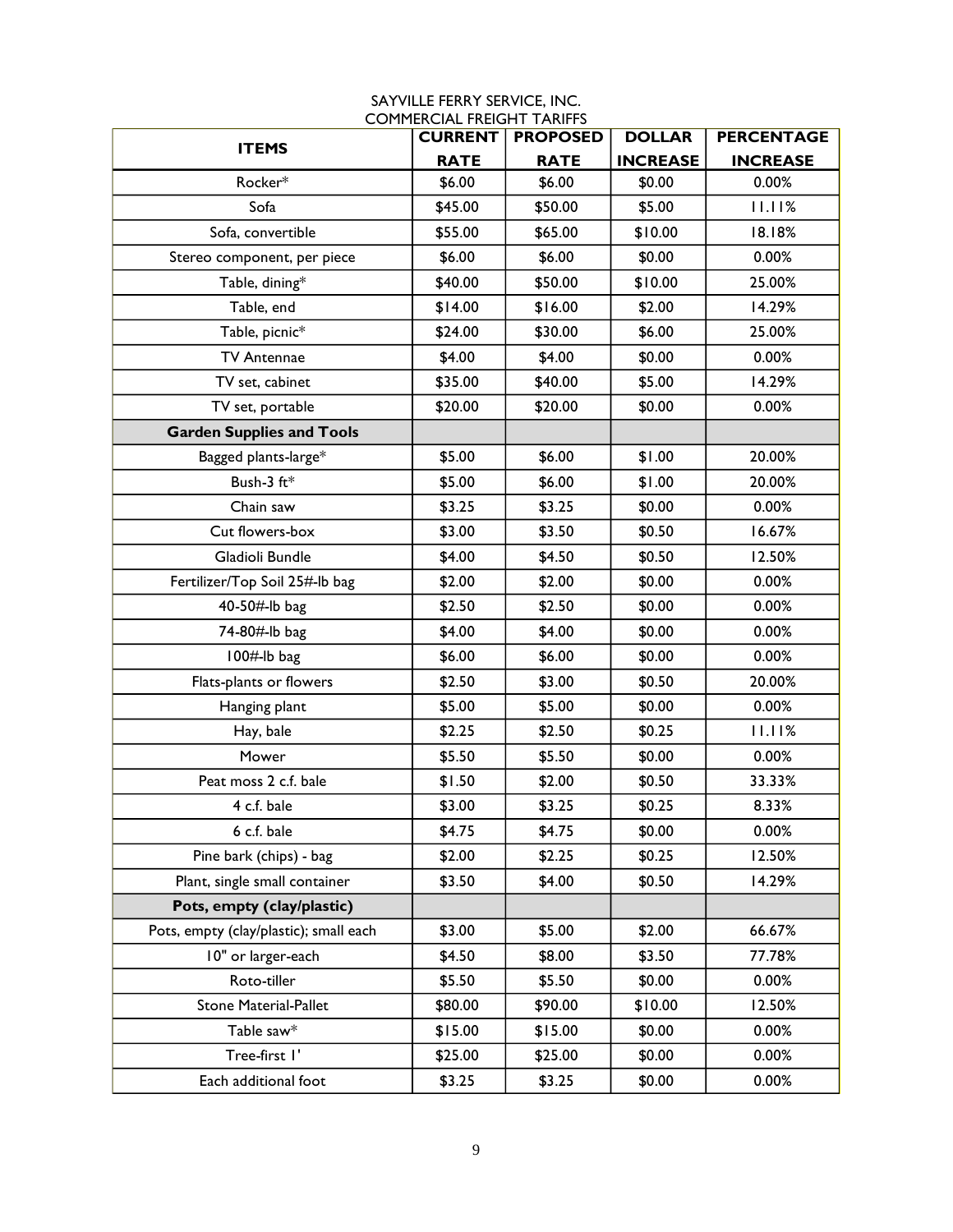| <b>ITEMS</b>                                      | <b>CURRENT</b> | <b>PROPOSED</b> | <b>DOLLAR</b>   | <b>PERCENTAGE</b> |
|---------------------------------------------------|----------------|-----------------|-----------------|-------------------|
|                                                   | <b>RATE</b>    | <b>RATE</b>     | <b>INCREASE</b> | <b>INCREASE</b>   |
| Whiskey barrel                                    | \$6.00         | \$6.00          | \$0.00          | 0.00%             |
| Woodchipper                                       | \$35.00        | \$45.00         | \$10.00         | 28.57%            |
| <b>Groceries, Food, &amp; Restaurant Supplies</b> |                |                 |                 |                   |
| Bag empty cans/bottles                            | \$2.00         | \$2.50          | \$0.50          | 25.00%            |
| Beer, case of cans                                | \$2.25         | \$2.50          | \$0.25          | 11.11%            |
| Beer, case of bottles                             | \$2.50         | \$3.00          | \$0.50          | 20.00%            |
| Beer, 1/4 keg w/return                            | \$4.00         | \$4.50          | \$0.50          | 12.50%            |
| Beer, 1/2 keg w/return                            | \$7.00         | \$7.50          | \$0.50          | 7.14%             |
| Bread, box or bag; small                          | \$2.50         | \$2.50          | \$0.00          | 0.00%             |
| Bread, box or bag; large                          | \$5.00         | \$5.00          | \$0.00          | 0.00%             |
| Bread tray                                        | \$2.50         | \$3.00          | \$0.50          | 20.00%            |
| Cake                                              | \$4.00         | \$4.00          | \$0.00          | 0.00%             |
| Cigaretts-box                                     | \$4.00         | \$8.00          | \$4.00          | 100.00%           |
| Cookies, carton                                   | \$3.00         | \$3.25          | \$0.25          | 8.33%             |
| Dairy                                             | \$2.50         | \$3.00          | \$0.50          | 20.00%            |
| Eggs, case                                        | \$3.00         | \$3.25          | \$0.25          | 8.33%             |
| Fish, crate or box                                | \$6.00         | \$6.50          | \$0.50          | 8.33%             |
| Groceries                                         | \$2.00         | \$2.00          | \$0.00          | 0.00%             |
| Groceries, per carton, bulk                       | \$1.50         | \$1.50          | \$0.00          | 0.00%             |
| per bag                                           | \$1.00         | \$1.00          | \$0.00          | 0.00%             |
| Ice-master bag                                    | \$4.00         | \$4.50          | \$0.50          | 12.50%            |
| Ice cream, large carton                           | \$7.00         | \$7.50          | \$0.50          | 7.14%             |
| Ice cream, small*                                 | \$4.00         | \$4.00          | \$0.00          | 0.00%             |
| Juice/water-case                                  | \$2.50         | \$2.75          | \$0.25          | 10.00%            |
| Liquor, case                                      | \$5.00         | \$6.00          | \$1.00          | 20.00%            |
| Meat, large box                                   | \$5.00         | \$5.50          | \$0.50          | 10.00%            |
| Meat, small carton                                | \$3.00         | \$3.00          | \$0.00          | 0.00%             |
| Milk, case w/return                               | \$2.50         | \$3.00          | \$0.50          | 20.00%            |
| Newspapers, magazines, per bundle                 | \$2.00         | \$2.00          | \$0.00          | 0.00%             |
| Pickle barrel w/return                            | \$5.50         | \$5.50          | \$0.00          | 0.00%             |
| Produce                                           | \$1.75         | \$2.00          | \$0.25          | 14.29%            |
| Shell fish, bag                                   | \$6.00         | \$6.00          | \$0.00          | 0.00%             |
| Soda, case of cans                                | \$2.25         | \$2.50          | \$0.25          | 11.11%            |
| Soda, case of bottles                             | \$2.50         | \$3.00          | \$0.50          | 20.00%            |
| Soda syrup, 4-gallon carton                       | \$4.00         | \$4.00          | \$0.00          | 0.00%             |
| Soda/Coffee, cyl w/return                         | \$5.00         | \$5.50          | \$0.50          | 10.00%            |
| Supplies, general                                 | \$2.50         | \$2.75          | \$0.25          | 10.00%            |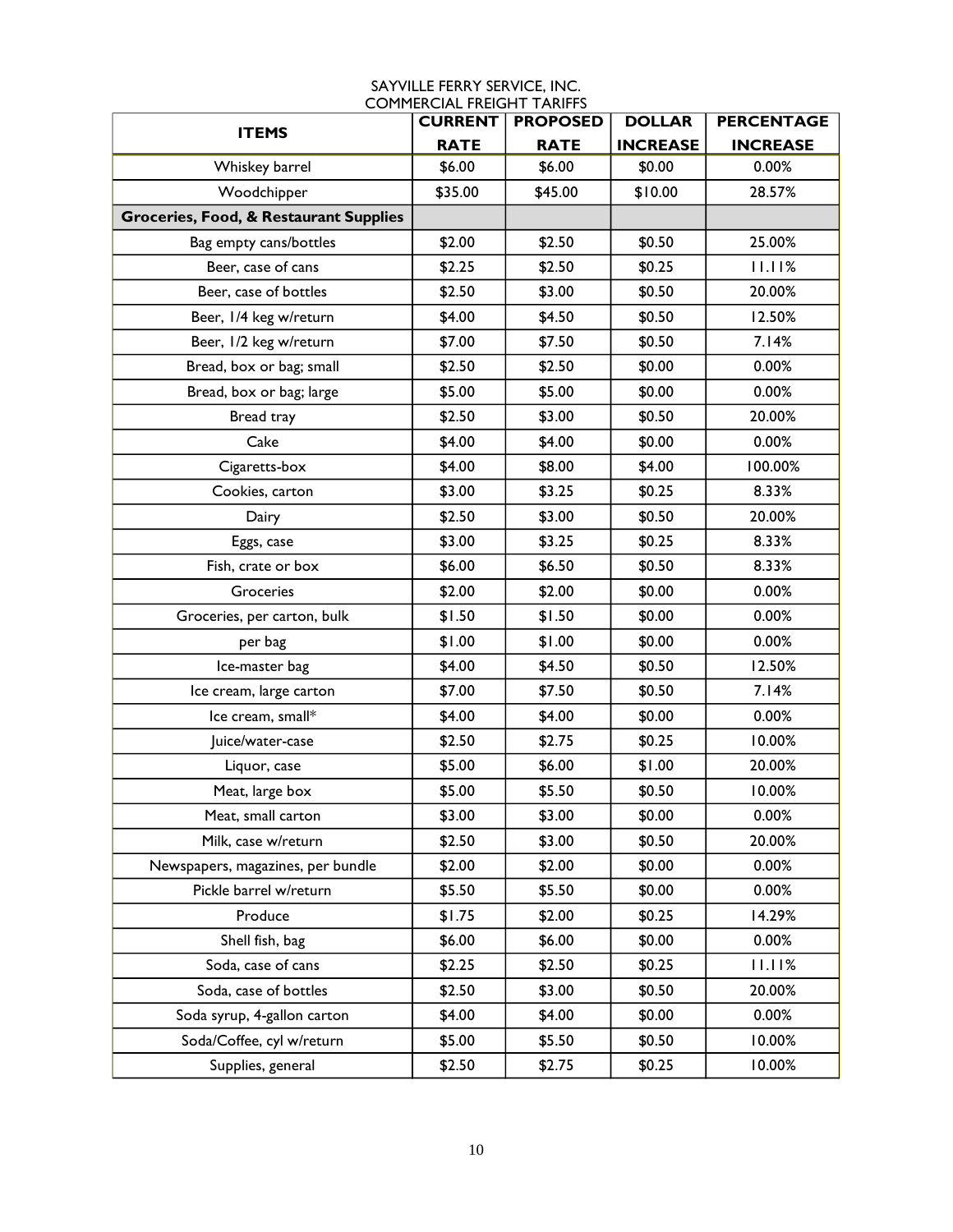| SAYVILLE FERRY SERVICE, INC.      |
|-----------------------------------|
| <b>COMMERCIAL FREIGHT TARIFFS</b> |

| <b>ITEMS</b>                             | <b>CURRENT</b> | <b>PROPOSED</b> | <b>DOLLAR</b>   | <b>PERCENTAGE</b> |
|------------------------------------------|----------------|-----------------|-----------------|-------------------|
|                                          | <b>RATE</b>    | <b>RATE</b>     | <b>INCREASE</b> | <b>INCREASE</b>   |
| Vegetables & produce-carton/crate        | \$1.75         | \$1.75          | \$0.00          | 0.00%             |
| Water 5- gallon bottle                   | \$4.00         | \$4.00          | \$0.00          | 0.00%             |
| <b>ITEMS WHICH REQUIRE REFRIGERATION</b> | \$0.75         | \$0.75          | \$0.00          | 0.00%             |
| <b>Lumber &amp; Building Supplies</b>    |                |                 |                 |                   |
| Bricks, 1-100 per piece                  | \$0.40         | \$0.45          | \$0.05          | 12.50%            |
| Bricks, 100-999 per piece                | \$0.18         | \$0.20          | \$0.02          | 11.11%            |
| Bricks, 1000 +                           | \$0.11         | \$0.12          | \$0.01          | 9.09%             |
| Cement, bag                              | \$4.25         | \$4.25          | \$0.00          | 0.00%             |
| Cement block, 8" std/4" solid            | \$2.00         | \$2.00          | \$0.00          | 0.00%             |
| Cement block, 12' std                    | \$2.50         | \$2.50          | \$0.00          | 0.00%             |
| Cement covers, 5' x 12'                  | \$25.00        | \$25.00         | \$0.00          | 0.00%             |
| Cement mixer                             | \$40.00        | \$45.00         | \$5.00          | 12.50%            |
| Cement tub                               | \$8.00         | \$8.00          | \$0.00          | 0.00%             |
| <b>Doors</b>                             |                |                 |                 |                   |
| Std Luan-hollow                          | \$7.00         | \$8.00          | \$1.00          | 14.29%            |
| -solid                                   | \$9.00         | \$10.00         | \$1.00          | 11.11%            |
| Jalousie, w/glass*                       | \$11.00        | \$13.00         | \$2.00          | 18.18%            |
| Pre-hung, solid                          | \$19.00        | \$22.00         | \$3.00          | 15.79%            |
| Shower doors                             | \$20.00        | \$25.00         | \$5.00          | 25.00%            |
| Sliding glass set                        | \$52.00        | \$52.00         | \$0.00          | 0.00%             |
| Flue pipe, 8" x 8", piece                | \$2.00         | \$2.00          | \$0.00          | 0.00%             |
| Flue pipe, 12' piece                     | \$3.75         | \$3.75          | \$0.00          | 0.00%             |
| Formica, 4' x 8' or roll                 | \$4.00         | \$4.00          | \$0.00          | 0.00%             |
| Glass, min per piece*                    | \$7.50         | \$7.50          | \$0.00          | 0.00%             |
| Homosote, 4' x 8' sheet                  | \$2.25         | \$3.00          | \$0.75          | 33.33%            |
| Insulation bundle                        | \$6.00         | \$6.00          | \$0.00          | 0.00%             |
| Insulation, single roll                  | \$3.00         | \$3.50          | \$0.50          | 16.67%            |
| Ladder, step, per foot*                  | \$0.40         | \$0.50          | \$0.10          | 25.00%            |
| Ladder, 20' extension                    | \$14.00        | \$15.00         | \$1.00          | 7.14%             |
| Ladder, 40' extension                    | \$18.00        | \$19.00         | \$1.00          | 5.56%             |
| Leader or gutter-per ft                  | \$0.90         | \$1.50          | \$0.60          | 66.67%            |
| Lumber, per bd ft                        | \$0.14         | \$0.14          | \$0.00          | 0.00%             |
| Lumber - minimum order                   | \$5.00         | \$6.00          | \$1.00          | 20.00%            |
| Masonite, 4' x 8' panel                  | \$4.00         | \$4.00          | \$0.00          | 0.00%             |
| Molding-per ft                           | \$0.30         | \$0.30          | \$0.00          | 0.00%             |
| Nails, 50# box                           | \$6.00         | \$6.00          | \$0.00          | 0.00%             |
| Paint, case                              | \$6.00         | \$6.00          | \$0.00          | 0.00%             |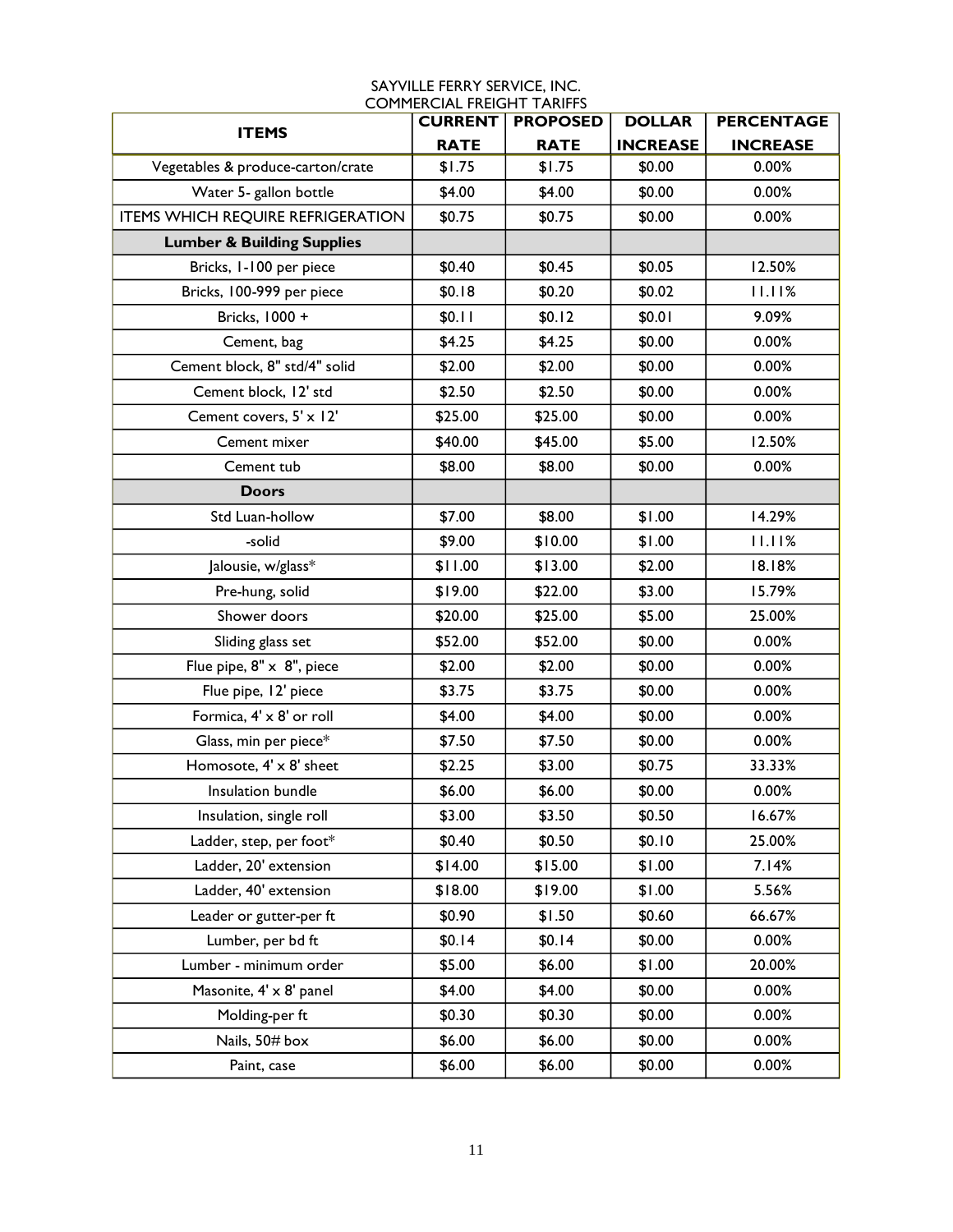| <b>ITEMS</b>                         | <b>CURRENT</b> | <b>PROPOSED</b> | <b>DOLLAR</b>   | <b>PERCENTAGE</b> |
|--------------------------------------|----------------|-----------------|-----------------|-------------------|
|                                      | <b>RATE</b>    | <b>RATE</b>     | <b>INCREASE</b> | <b>INCREASE</b>   |
| Paint, gallon can                    | \$2.50         | \$2.75          | \$0.25          | 10.00%            |
| Paint, 5 gallon pail                 | \$6.00         | \$6.50          | \$0.50          | 8.33%             |
| Plywood, $4' \times 8' \times 1/2"$  | \$3.50         | \$3.50          | \$0.00          | 0.00%             |
| Plywood, $4' \times 10' \times 1/2"$ | \$3.50         | \$3.75          | \$0.25          | 7.14%             |
| Poles, CCA                           |                |                 |                 |                   |
| $6" \times 8'$                       | \$7.00         | \$8.00          | \$1.00          | 14.29%            |
| $6" \times 20'$                      | \$13.00        | \$15.00         | \$2.00          | 15.38%            |
| $6" \times 25'$                      | \$16.00        | \$18.00         | \$2.00          | 12.50%            |
| $8" \times 20'$                      | \$13.00        | \$15.00         | \$2.00          | 15.38%            |
| $8" \times 25'$                      | \$16.50        | \$19.00         | \$2.50          | 15.15%            |
| 10" x 20'                            | \$18.00        | \$22.00         | \$4.00          | 22.22%            |
| Over 20' add per foot                | \$1.50         | \$2.00          | \$0.50          | 33.33%            |
| Roofing, roll or split sheet/felt    | \$4.50         | \$4.50          | \$0.00          | 0.00%             |
| Scaffold w/return per sect*          | \$11.00        | \$11.00         | \$0.00          | 0.00%             |
| Screens-sq ft                        | \$0.75         | \$0.80          | \$0.05          | 6.67%             |
| Sheetrock, 4' x 8' x 1/2" sheet 1    | \$3.50         | \$3.50          | \$0.00          | 0.00%             |
| Sheetrock, 4' x 10' x 1/2" sheet     | \$4.00         | \$4.50          | \$0.50          | 12.50%            |
| Shingles, all types, bundel          | \$3.50         | \$3.50          | \$0.00          | 0.00%             |
| Skylight*                            | \$20.00        | \$24.00         | \$4.00          | 20.00%            |
| Snow fence, 50' roll                 | \$9.50         | \$9.50          | \$0.00          | 0.00%             |
| Snow fence posts                     | \$4.50         | \$4.50          | \$0.00          | 0.00%             |
| Stockade fence, 6' x 8' sheet        | \$12.00        | \$12.00         | \$0.00          | 0.00%             |
| Stockade fence post-each             | \$2.00         | \$2.00          | \$0.00          | 0.00%             |
| Styrofoam, 2' x 8' sheet             | \$1.50         | \$2.00          | \$0.50          | 33.33%            |
| Tile, ceiling, box                   | \$4.00         | \$4.50          | \$0.50          | 12.50%            |
| Tile, floor, box                     | \$5.00         | \$5.50          | \$0.50          | 10.00%            |
| Tile, ceramic, box                   | \$5.00         | \$5.50          | \$0.50          | 10.00%            |
| <b>Windows</b>                       |                |                 |                 |                   |
| Single unit                          | \$7.00         | \$8.00          | \$1.00          | 14.29%            |
| Triple or picutre                    | \$39.00        | \$42.00         | \$3.00          | 7.69%             |
| Bay or bow                           | \$52.00        | \$58.00         | \$6.00          | 11.54%            |
| Wonder board, 2' x 4' pc.            | \$5.00         | \$5.50          | \$0.50          | 10.00%            |
| <b>Miscellaneous</b>                 |                |                 |                 |                   |
| Air conditioner*                     | \$25.00        | \$30.00         | \$5.00          | 20.00%            |
| Barbecue*                            | \$25.00        | \$30.00         | \$5.00          | 20.00%            |
| Battery, standard size               | \$5.00         | \$5.00          | \$0.00          | 0.00%             |
| Bicycle*                             | \$8.00         | \$10.00         | \$2.00          | 25.00%            |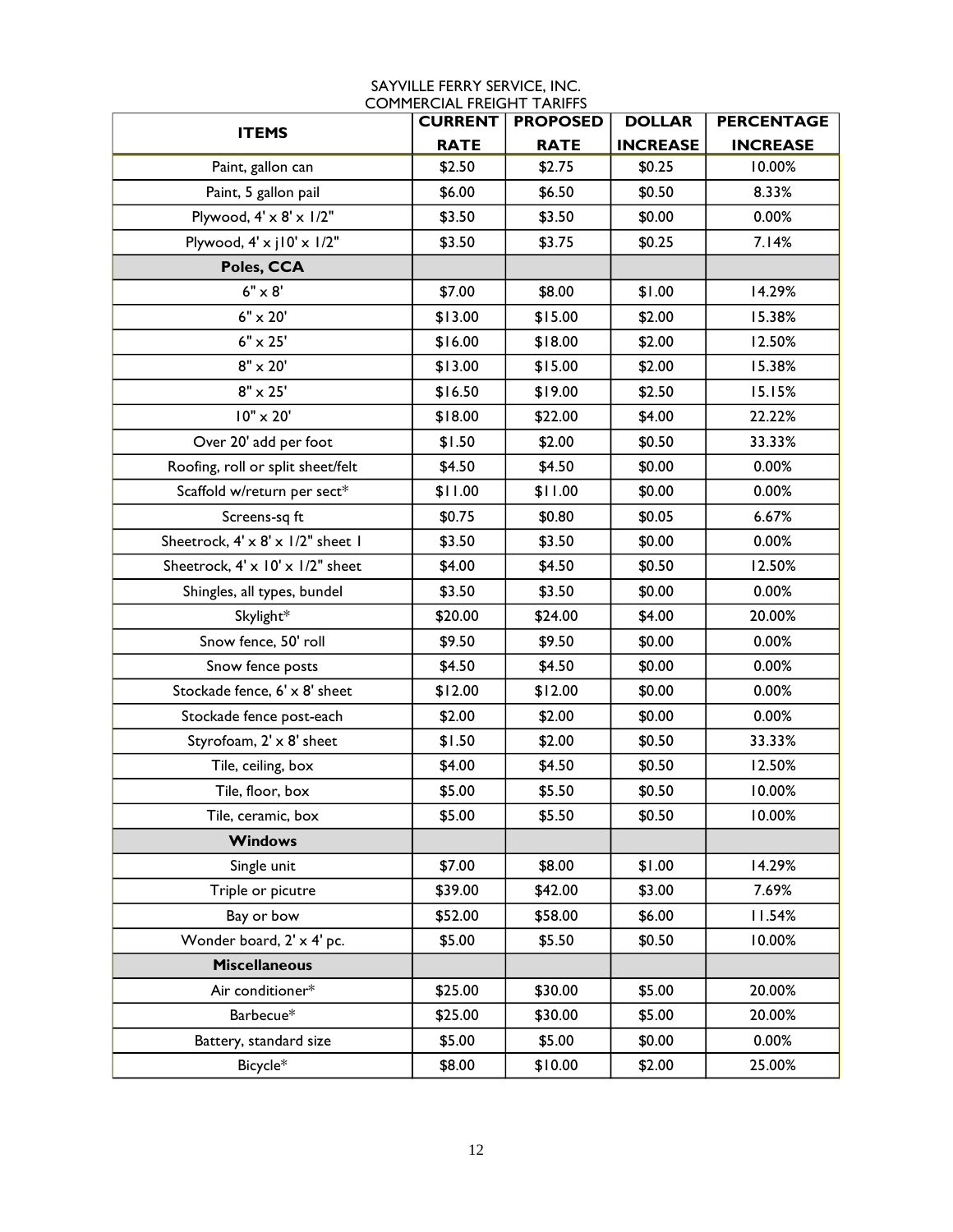|                                 | <b>CURRENT</b> | <b>PROPOSED</b> | <b>DOLLAR</b>   | <b>PERCENTAGE</b> |
|---------------------------------|----------------|-----------------|-----------------|-------------------|
| <b>ITEMS</b>                    | <b>RATE</b>    | <b>RATE</b>     | <b>INCREASE</b> | <b>INCREASE</b>   |
| Boats, per ft*                  | \$4.00         | \$5.00          | \$1.00          | 25.00%            |
| Cash register                   | \$8.00         | \$8.00          | \$0.00          | 0.00%             |
| Coal, per 100 lbs               | \$3.00         | \$3.25          | \$0.25          | 8.33%             |
| Computer-per piece*             | \$6.00         | \$6.00          | \$0.00          | 0.00%             |
| Copy machine*                   | \$15.00        | \$15.00         | \$0.00          | 0.00%             |
| Dry cleaning                    | \$2.75         | \$2.75          | \$0.00          | 0.00%             |
| Fire extinguisher-sm/lg         | \$6.00         | \$6.00          | \$0.00          | 0.00%             |
| Garbage can, empty-1 can        | \$3.00         | \$3.25          | \$0.25          | 8.33%             |
| additional                      | \$3.00         | \$3.25          | \$0.25          | 8.33%             |
| Laundry, bag or bundle w/return | \$6.50         | \$6.50          | \$0.00          | 0.00%             |
| Motor, outboard*                | \$17.00        | \$19.00         | \$2.00          | 11.76%            |
| Surfboard                       | \$6.00         | \$10.00         | \$4.00          | 66.67%            |
| Tar kettle w/return             | \$50.00        | \$50.00         | \$0.00          | 0.00%             |
| Wagon                           | \$4.00         | \$6.50          | \$2.50          | 62.50%            |
| Windsurfer                      | \$20.00        | \$22.00         | \$2.00          | 10.00%            |
| Firewood, cord                  | \$130.00       | \$140.00        | \$10.00         | 7.69%             |
| <b>Plumbing Supplies</b>        |                |                 |                 |                   |
| <b>Basin</b>                    | \$8.00         | \$8.00          | \$0.00          | 0.00%             |
| Boiler*                         | \$40.00        | \$45.00         | \$5.00          | 12.50%            |
| Cast iron fittings*             | \$1.50         | \$1.50          | \$0.00          | 0.00%             |
| Fire hydrant                    | \$44.00        | \$44.00         | \$0.00          | 0.00%             |
| Pipe:                           |                |                 |                 |                   |
| C.I. 6' length                  | \$4.00         | \$4.25          | \$0.25          | 6.25%             |
| C.I. 8' length                  | \$4.00         | \$4.25          | \$0.25          | 6.25%             |
| C.I. 10' length                 | \$4.00         | \$4.25          | \$0.25          | 6.25%             |
| Copper, 10' length              | \$3.00         | \$3.25          | \$0.25          | 8.33%             |
| PVC or vinyl, 10'               | \$3.00         | \$3.25          | \$0.25          | 8.33%             |
| PVC or vinyl, 10'               | \$3.00         | \$3.25          | \$0.25          | 8.33%             |
| PVC, 4"-6", 20'                 | \$3.00         | \$3.25          | \$0.25          | 8.33%             |
| Steel'B.I,/galv per ft          | \$0.20         | \$0.25          | \$0.05          | 25.00%            |
| Vinyl, coil                     | \$8.00         | \$9.00          | \$1.00          | 12.50%            |
| Shower unit, fiberglass         | \$40.00        | \$40.00         | \$0.00          | 0.00%             |
| Spa w/ accessories*             | \$165.00       | \$200.00        | \$35.00         | 21.21%            |
| Toilet bowl                     | \$20.00        | \$20.00         | \$0.00          | 0.00%             |
| Toilet tank                     | \$15.00        | \$15.00         | \$0.00          | 0.00%             |
| Tub, fiberglass*                | \$30.00        | \$30.00         | \$0.00          | 0.00%             |
| Tub, steel*                     | \$35.00        | \$35.00         | \$0.00          | 0.00%             |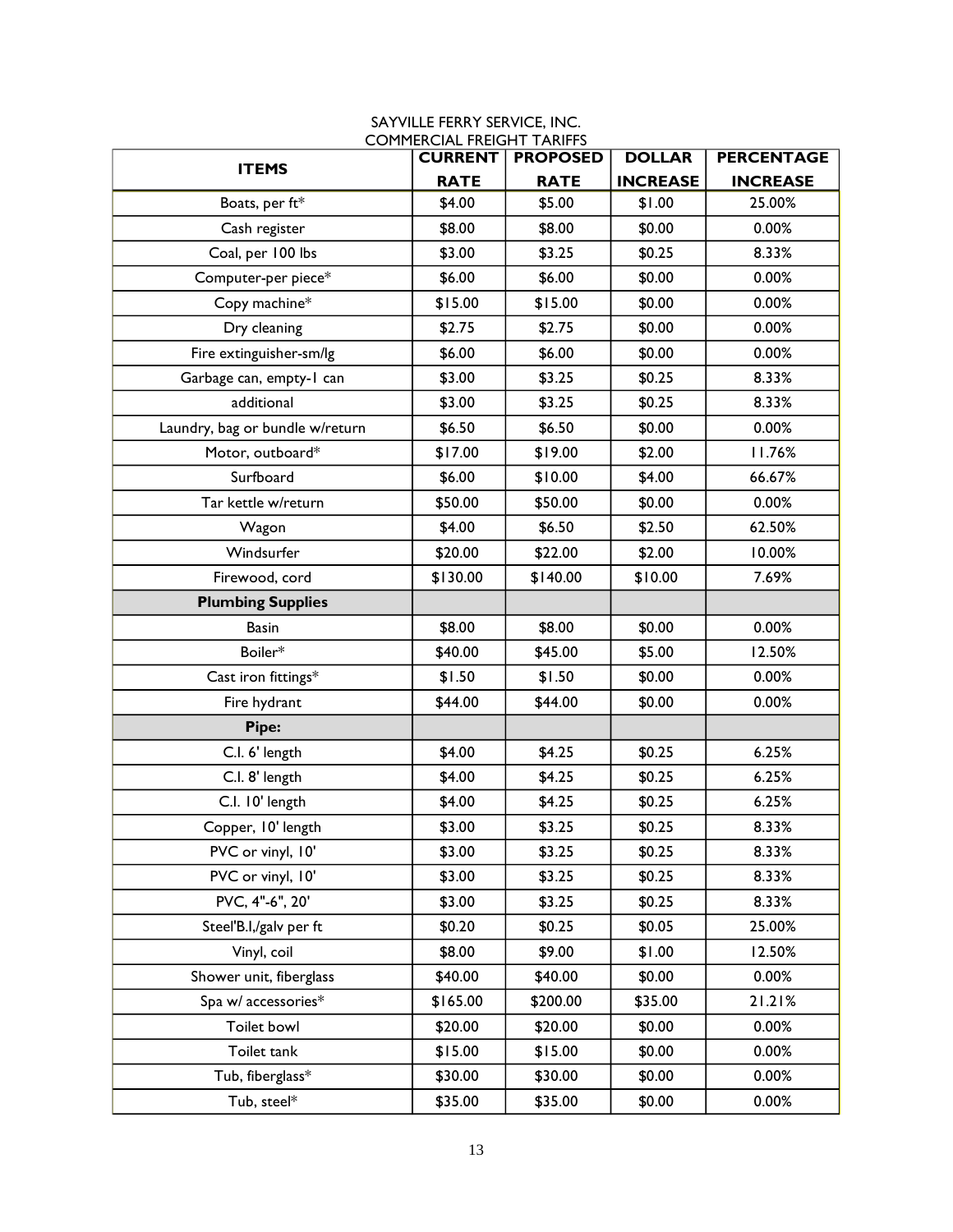| <b>ITEMS</b>                             | <b>CURRENT</b> | <b>PROPOSED</b> | <b>DOLLAR</b>   | <b>PERCENTAGE</b> |
|------------------------------------------|----------------|-----------------|-----------------|-------------------|
|                                          | <b>RATE</b>    | <b>RATE</b>     | <b>INCREASE</b> | <b>INCREASE</b>   |
| Tub, complete unit*                      | \$30.00        | \$30.00         | \$0.00          | 0.00%             |
| Water heater                             | \$45.00        | \$50.00         | \$5.00          | 11.11%            |
| Mullion-per unit                         | \$7.00         | \$7.00          | \$0.00          | 0.00%             |
| Parcel Room Rates (UPS/FED EX/USPS)      |                |                 |                 |                   |
| Up to 9 lbs.*                            | \$3.00         | \$5.00          | \$2.00          | 66.67%            |
| $10-14$ lbs*                             | N/A            | \$7.00          | N/A             | N/A               |
| 15-19 lbs*                               | N/A            | \$9.00          | N/A             | N/A               |
| 20-24 lbs*                               | N/A            | \$12.00         | N/A             | N/A               |
| 25-29 lbs*                               | N/A            | \$16.00         | N/A             | N/A               |
| 30-34 lbs*                               | N/A            | \$20.00         | N/A             | N/A               |
| 35-39 lbs*                               | N/A            | \$25.00         | N/A             | N/A               |
| 40-44 lbs*                               | N/A            | \$30.00         | N/A             | N/A               |
| 45-50 lbs*                               | N/A            | \$40.00         | N/A             | N/A               |
| Additional charge for C.O.D.             |                |                 |                 |                   |
| Check                                    |                |                 |                 |                   |
| Cash                                     |                |                 |                 |                   |
| <b>Vehicles-In Operating Condition</b>   |                |                 |                 |                   |
| Delivery cart-each way                   | \$50.00        | \$50.00         | \$0.00          | 0.00%             |
| Cushman-type scooter                     | \$80.00        | \$80.00         | \$0.00          | 0.00%             |
| Golf cart*                               | \$40.00        | \$45.00         | \$5.00          | 12.50%            |
| Payloader, small bobcat                  | \$150.00       | \$200.00        | \$50.00         | 33.33%            |
| If not in operating condition additional | \$20.00        | \$50.00         | \$30.00         | 150.00%           |
| <b>Passenger Freight Policy</b>          |                |                 |                 |                   |

**Each passenger will be allowed a maximim of two pieces of hand luggage not exceeding 25 lbs. each at no charge. All other items,when accepted, must be loaded on the ferry by the crew and will be charged by weight and size prior to boarding.**

| Small bags (prescriptions) | N/A    | \$3.00  | N/A    | N/A    |
|----------------------------|--------|---------|--------|--------|
| 0-9 lbs.                   | \$3.00 | \$5.00  | \$2.00 | 66.67% |
| 10-19 lbs.                 | N/A    | \$10.00 | N/A    | N/A    |
| 20-29 lbs.                 | N/A    | \$15.00 | N/A    | N/A    |
| 30-39 lbs.                 | N/A    | \$20.00 | N/A    | N/A    |
| 40-49 lbs.                 | N/A    | \$25.00 | N/A    | N/A    |
| 50-59 lbs.                 | N/A    | \$30.00 | N/A    | N/A    |
| 60-69 lbs.                 | N/A    | \$35.00 | N/A    | N/A    |
| 70-79 lbs.                 | N/A    | \$40.00 | N/A    | N/A    |
| 80-89 lbs.                 | N/A    | \$45.00 | N/A    | N/A    |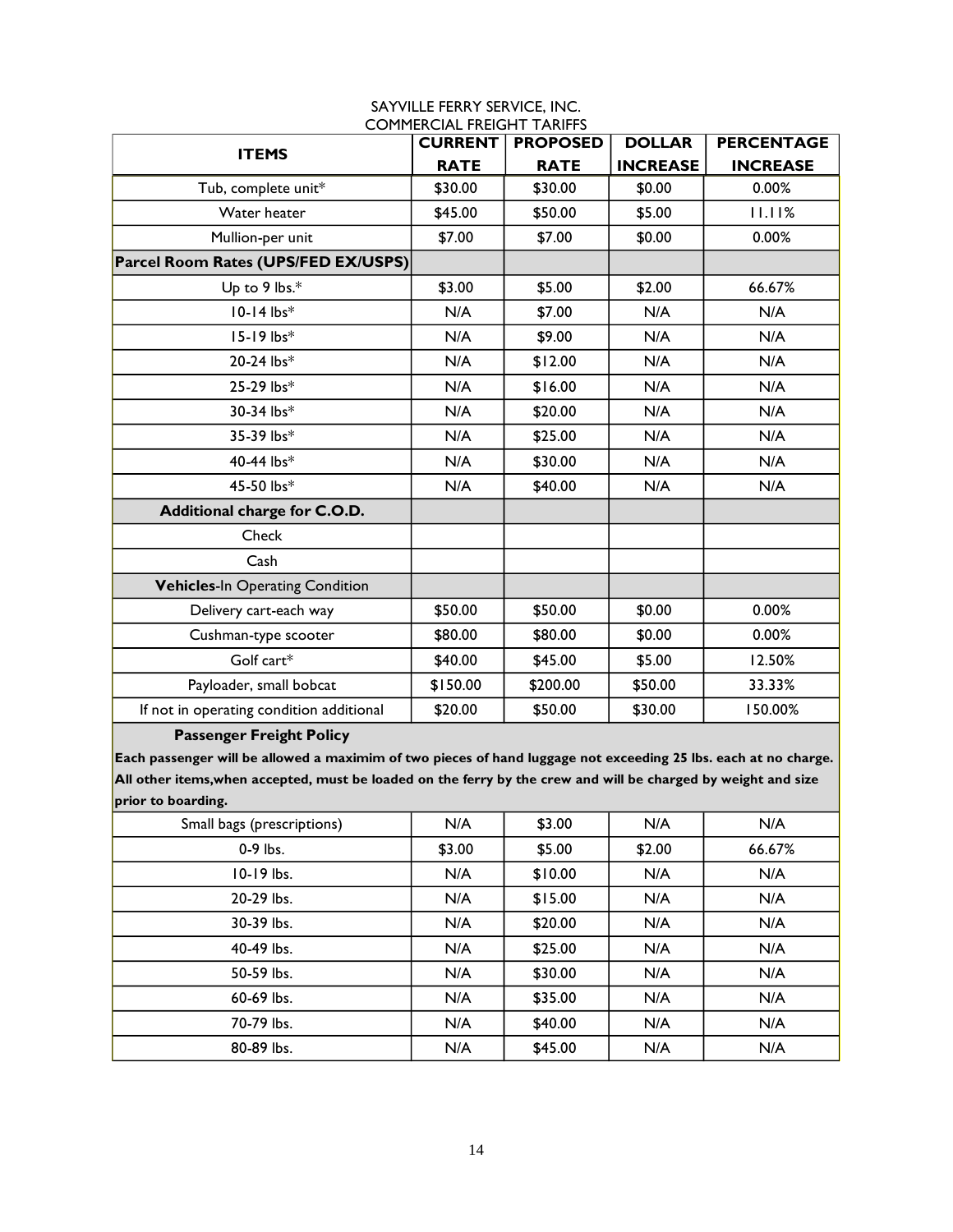| COI II ILINCIAL I INLIGI II TAINIT J                                         |                |                 |                 |                   |  |  |
|------------------------------------------------------------------------------|----------------|-----------------|-----------------|-------------------|--|--|
| <b>ITEMS</b>                                                                 | <b>CURRENT</b> | <b>PROPOSED</b> | <b>DOLLAR</b>   | <b>PERCENTAGE</b> |  |  |
|                                                                              | <b>RATE</b>    | <b>RATE</b>     | <b>INCREASE</b> | <b>INCREASE</b>   |  |  |
| 90-99 lbs.                                                                   | N/A            | \$50.00         | N/A             | N/A               |  |  |
| 100-109 lbs.                                                                 | N/A            | \$60.00         | N/A             | N/A               |  |  |
| 109-119 lbs.                                                                 | N/A            | \$70.00         | N/A             | N/A               |  |  |
| 120-125 lbs.                                                                 | N/A            | \$80.00         | N/A             | N/A               |  |  |
| Maximum weight for all carts- 75 lbs.                                        |                |                 |                 |                   |  |  |
| Maximum weight for all wagons- 125 lbs.                                      |                |                 |                 |                   |  |  |
| Pallets which have to be broken down                                         | \$10.00        | \$10.00         |                 | 0.00%             |  |  |
| and reloaded by hand                                                         |                |                 | \$0.00          |                   |  |  |
| $*$ theme chow minimum price and are subject to increased due to size weight |                |                 |                 |                   |  |  |

\* Items show minimum price and are subject to increases due to size/weight.

#### *Analysis of Proposed Rates*

Schedule A, which contains the fare schedule for ferry service to Cherry Grove and Fire Island Pines, includes fare increases that average 24.13**%** in the aggregate for cash fares and 30.18% for credit fares. Travelers to these Fire Island communities generate 93.8% of passenger fare revenue based upon 2021 ridership data. The Budget Review Office projects an increase in annual passenger fare revenue in the range of \$415,000 to \$550,000 resulting from these increases, based upon 2021 ridership data.

Schedule B, which contains the fare schedule for ferry service provided to Water Island, includes fare increases that average 25.10% in the aggregate for cash fares and 29.49% for credit fares. Travelers to this Fire Island community generate 0.2% of passenger fare revenue generated by Sayville Ferry Service, Inc. based upon 2021 ridership data. The Budget Review Office projects an increase in annual revenue in the range of \$2,100 to \$2,500 resulting from these increases, based upon 2021 ridership data.

Schedule C, which contains commercial freight tariffs for all of the Fire Island communities serviced by Sayville Ferry Service, Inc., includes tariff increases that average 20.44% in the aggregate. Passenger freight is considered as carry-on luggage, household supplies, vacation equipment and other miscellaneous items. A new passenger freight policy will be implemented that limits each passenger to a maximum of two pieces of hand luggage, not exceeding 25 pounds each, at no charge. Additional passenger freight items are subject to negotiation based upon bulk and weight within the proposed \$80 maximum charge. Passenger freight has always been limited at the discretion of the operator. Freight tariff revenue generated by Sayville Ferry Service, Inc. makes up 6.81% of total revenue based upon 2021 actual data. The Budget Review Office projects an increase in annual freight tariff revenue of approximately \$52,000 resulting from these increases.

The commercial freight tariff schedule includes an additional charge for C.O.D packages, which will be determined on a case-by-case basis. Additionally, the freight tariff schedule includes rates for larger and/or heavier items that are stated at the minimum price and are subject to increases due to size and/or weight. Items requiring refrigeration will be charged \$0.75 apiece. There are no changes proposed to these policies, which represent current practice.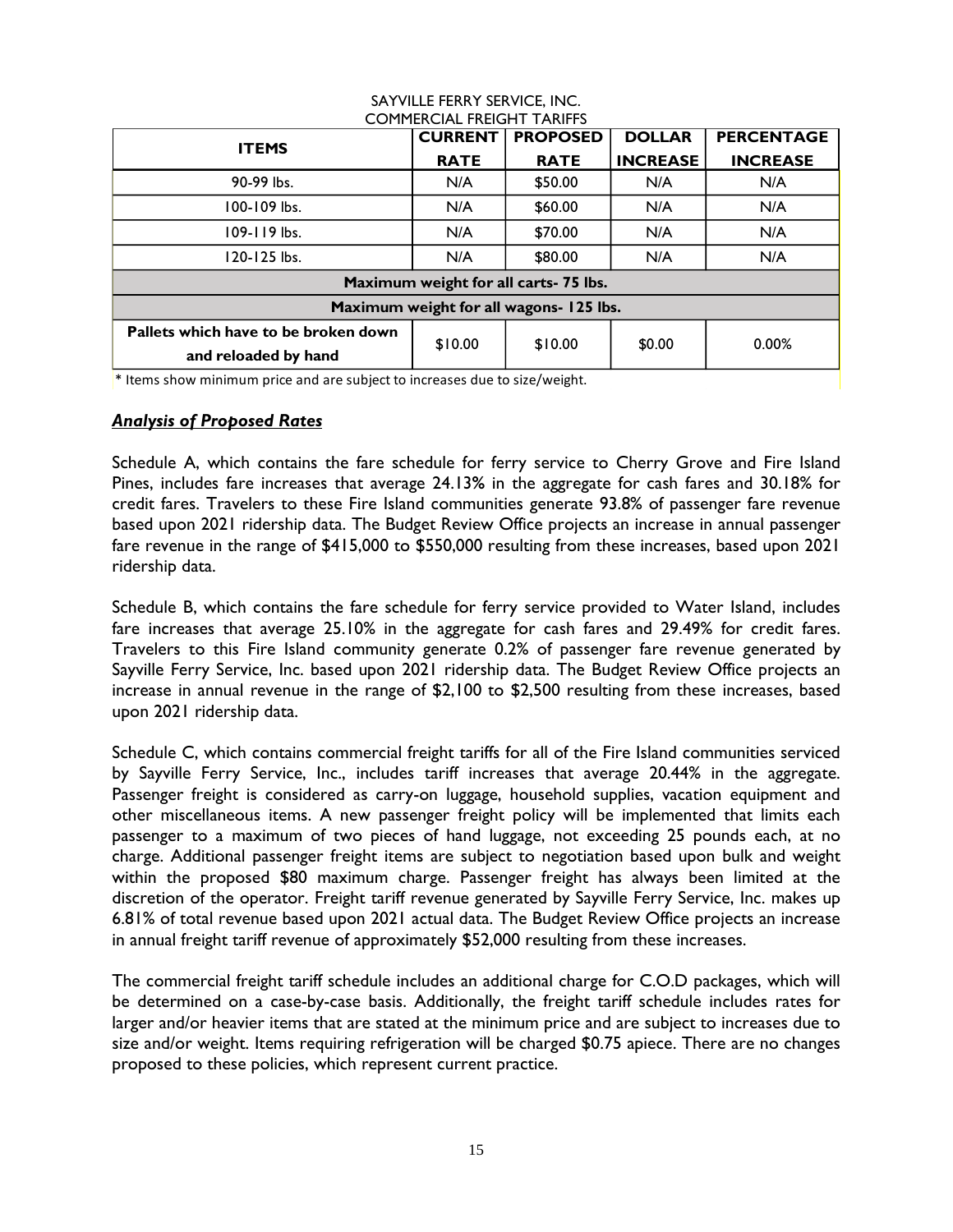The petitioner proposes a \$2.00 surcharge for tickets sold on its vessels when terminal facilities are open at least ten minutes prior to the scheduled departure, which represents a \$1.00 or 100% increase in cost. The purpose of the surcharge is to discourage onboard ticket sales. Additionally, the petitioner wishes to continue the current practice of exercising their discretion in setting rates for group discounts, charter rates, and other multiple trip rates, not addressed in the current and proposed fee schedules, as the need may arise.

In the aggregate, based upon 2021 actual revenues and ridership, **BRO projects the requested increases to provide additional annual revenue in the range of \$471,400 to \$606,500** representing a 12.6% to 16.3% increase in total revenue to the petitioner on an annual basis.

Sayville Ferry Service, Inc. was last granted a rate increase by the Suffolk County Legislature on December 19, 2017, via Resolution No. 1192-2017. Therefore, the current fare structure has been in effect for more than four years. Laws governing ferries allow companies to alter fares by applying the Transportation Component of the Consumer Price Index for New York and Northeastern New Jersey for all urban consumers. Ferry companies must notify the Clerk of the Legislature 60 days prior to utilizing the index to implement the alteration of rates. Since the last rate increase was granted by the Legislature, the Transportation Component of the Consumer Price Index for All Consumers in the New York and Northeastern New Jersey Region increased 16.98%**.** In the last year, the aforementioned Transportation Component increased 13.96% through February.

# *Sayville Ferry Service, Inc. Operations*

Sayville Ferry Service, Inc. continues to provide cross bay transportation to the Fire Island communities it services. It has been granted a license extension through March 14, 2027 by the Suffolk County Legislature via Resolution No. 1158-2021. Their petition states that they are requesting rate relief based upon increased expenses attributable to labor costs, dock fees, property taxes, leases, maintenance of their vessels, fuel, and other general operations.

The audited financial statements provided by the petitioner lend support to their request for rate relief. The income statements submitted to the Budget Review Office reflect operating losses in 2020 of \$24,704 and in 2021 of \$113,094 that are mitigated by other income such as interest and dividends, management fee income, and Paycheck Protection Program (PPP) loan forgiveness resulting in a net loss of \$52,339 in 2020 and net income for Sayville Ferry Service, Inc. in 2021 of \$386,151. The losses in 2020 exist despite the abatement of existing lease agreements for both real estate and vessels in that year and net income in 2021 is inclusive of \$312,000 of Paycheck Protection Program loan forgiveness. Operating expenses increased 30.95% between 2020 and 2021. A significant portion of this growth is explained by the fact that there was no abatement of lease obligations in 2021. Fuel costs increased 41.88% during the same time period.

The petitioner has provided profit and loss projections for the next five years (2022-2026) based upon the current rate schedules. If no increase in rates is granted, they project total expenses to exceed total revenues in each of the next five years with losses growing from \$27,598 in 2022 to \$312,164 in 2026.

Sayville Ferry Service, Inc. operations exhibit adequate cash controls. The system includes cash registers with money card encoders for recording revenue and turnstiles with electronic modules, which read the encoded money cards for ridership statistics. The revenue collected is compared to the turnstile computer generated ridership statistics. There are cameras present at each point of service where cash is handled which allows management to observe all transactions. The petitioner